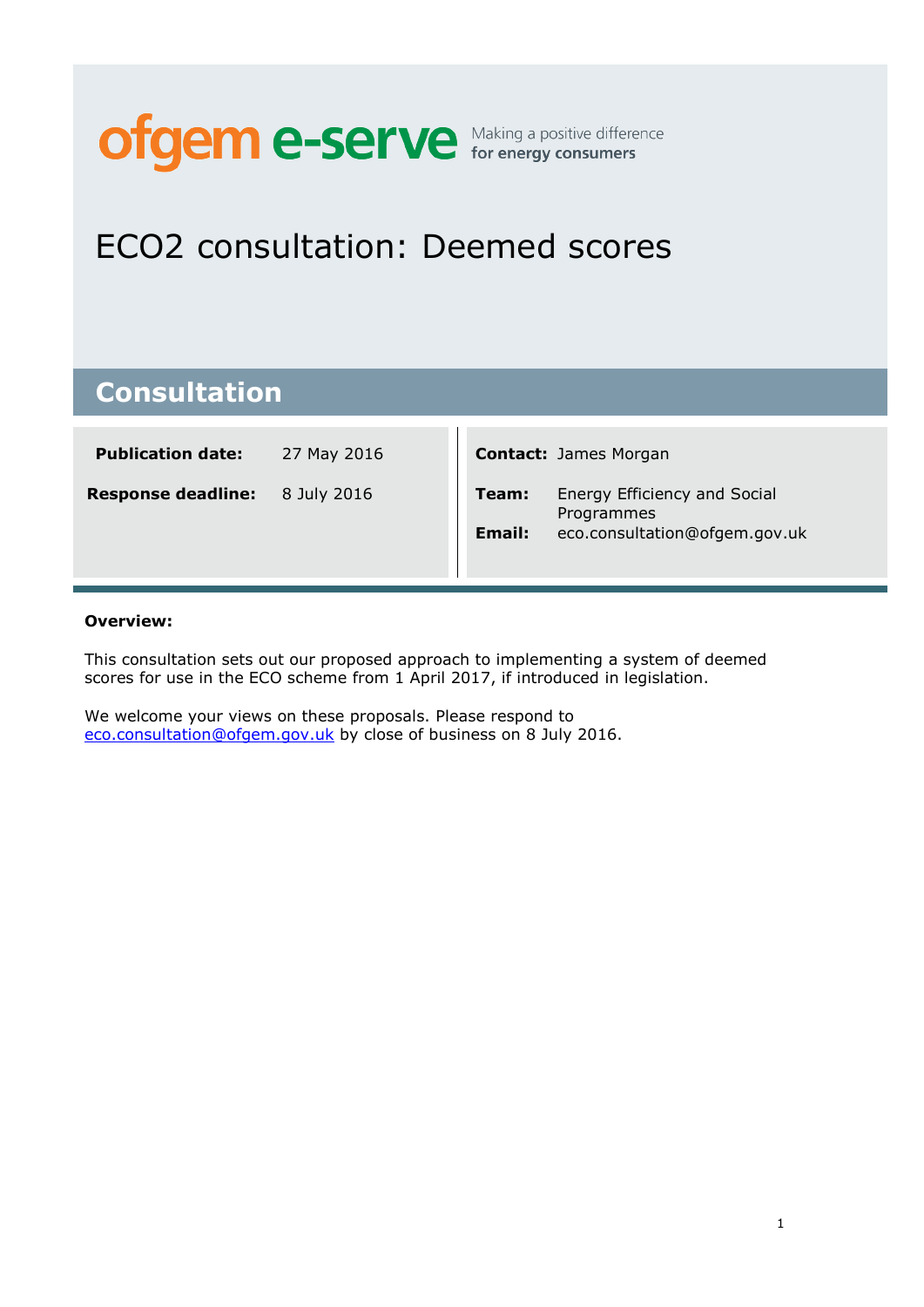### **Background**

The Energy Company Obligation (ECO) is a Government scheme which requires larger energy companies to deliver energy efficiency measures to domestic premises in Great Britain. The current scheme runs from 1 April 2015 to 31 March 2017 and is referred to as ECO2.<sup>1</sup> It is the successor to ECO1,<sup>2</sup> which ran from 1 January 2013 to 31 March 2015. ECO is administered by Ofgem<sup>3</sup> E-Serve.

Under the current scheme, carbon and cost savings are calculated using the Standard Assessment Procedure (SAP)<sup>4</sup> which requires a whole house survey in order to collect the numerous data inputs relating to the property where a measure is to be installed. This approach results in measure savings which are bespoke to the property in which the measure was installed.

In previous energy efficiency schemes, such as the Carbon Emissions Reduction Target (CERT) and the Community Savings Energy Programme (CESP),<sup>5</sup> deemed scores were used. These were a finite set of scores that reflected the savings expected from different measures in different properties, based on a limited number of inputs.

We understand that Government intends to consult on proposals for the successor to ECO2 shortly. We understand that one area Government may consult on is whether to move from the current scoring approach to deemed scores. We have developed these proposals for deemed scores on the basis that if they are introduced from April 2017, the ECO supply chain will have seen the likely mechanism for calculating scores with enough lead-in time before their implementation. However, at the moment all consideration of deemed scores must be provisional.

Following a competitive tender process we appointed the Building Research Establishment (BRE) $<sup>6</sup>$  to develop the proposed deemed scores, utilising their</sup> expertise in the areas of Standard Assessment Procedure (SAP) and the Reduced data Standard Assessment Procedure (RdSAP), national housing data and deemed scores used under previous energy efficiency schemes.

During the development process we engaged with experts from industry and academia, obligated energy suppliers, representatives of the ECO supply chain, the Department of Energy and Climate Change (DECC) and Scottish and Welsh Governments to understand their views and take them into account where possible. We would like to thank these parties for their valuable input during this pre-consultation period.

1

<sup>&</sup>lt;sup>1</sup> Established by the Electricity and Gas (Energy Company Obligation) Order 2014 (SI 2014/3219)

<sup>&</sup>lt;sup>2</sup> Established by the Electricity and Gas (Energy Companies Obligation) Order 2012 (SI 2012/3018), as amended

<sup>&</sup>lt;sup>3</sup> Ofgem is the Office of the Gas and Electricity Markets Authority

<sup>4</sup> [http://www.bre.co.uk/filelibrary/SAP/2012/SAP-2012\\_9-92.pdf](http://www.bre.co.uk/filelibrary/SAP/2012/SAP-2012_9-92.pdf)

<sup>5</sup> The Carbon Emissions Reduction Target (CERT) ran between 1 April 2008 and 31 December 2012 and followed the Energy Efficiency Commitment (EEC) 2005-2008. The Community Energy Saving Programme (CESP) came into force on 1 September 2009 and the obligation period ran from 1 October 2009 to 31 December 2012.

<sup>6</sup> <https://www.bre.co.uk/>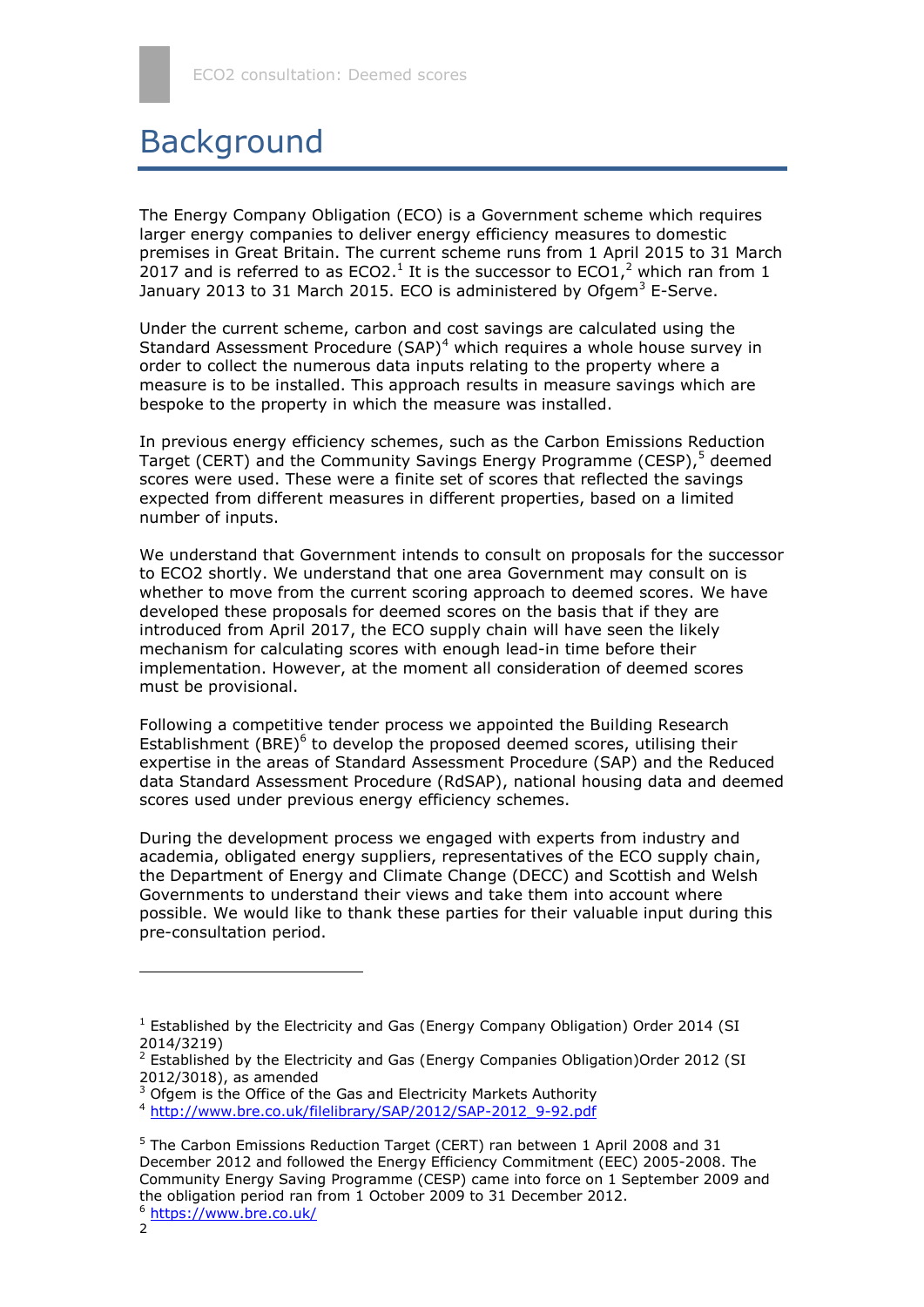This consultation seeks your views on the proposed deemed scores, the methodology and assumptions used to generate the deemed scores, and our proposed approach to introducing new scores during the scheme. The proposed deemed scores and the deemed scores assumptions have been published as subsidiary documents and should be read in conjunction with this consultation.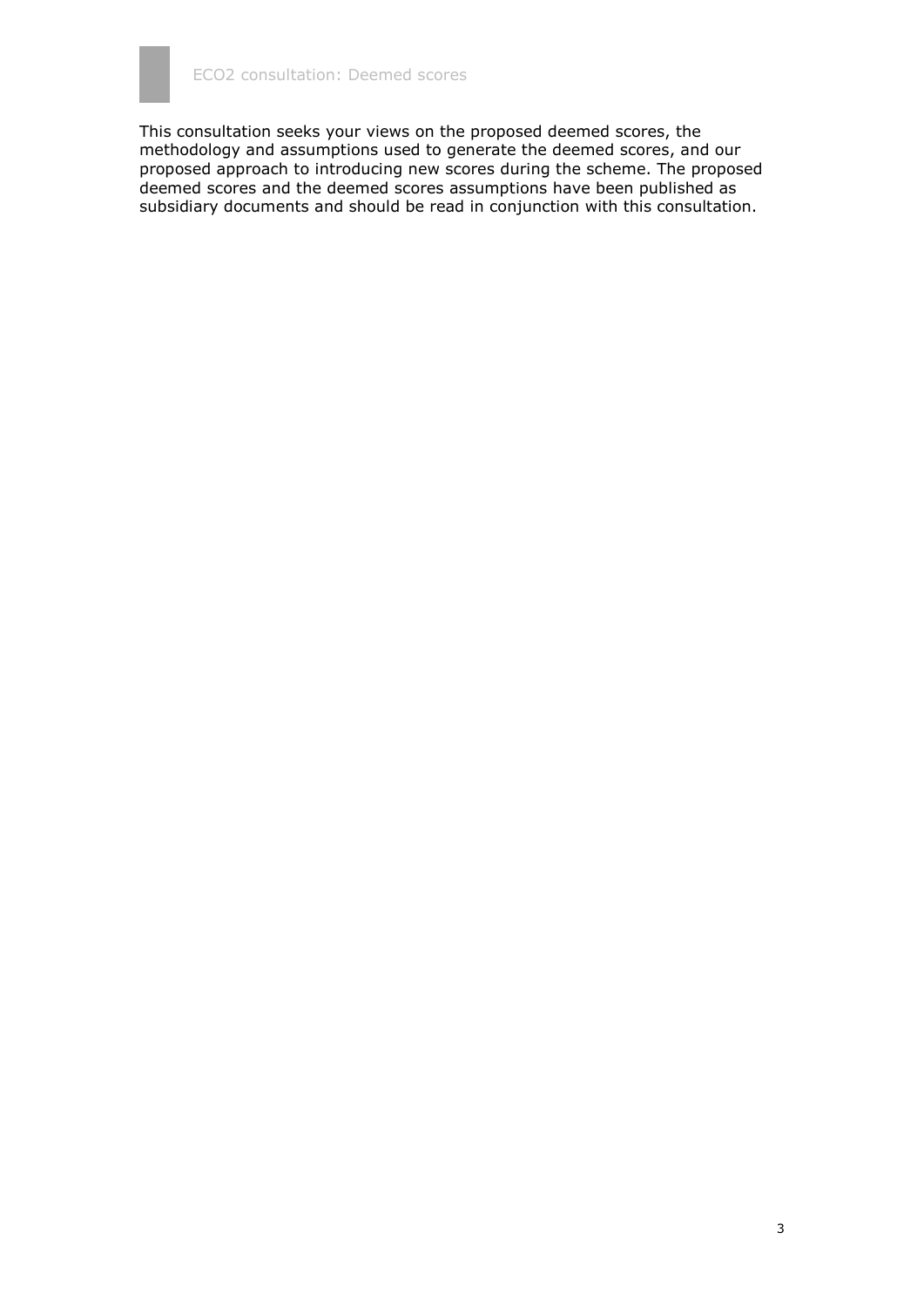

#### **Next Steps**

The consultation will be open from 27 May 2016 to close of play on 8 July 2016. Responses should be directed to [eco.consultation@ofgem.gov.uk](mailto:eco.consultation@ofgem.gov.uk) or:

James Morgan Energy Efficiency and Social Programmes Ofgem, 9 Millbank, London, SW1P 3GE

#### **Template for responses**

We have provided a template for you to complete your response. This will reduce the time taken to process the responses. This is available on our website. We aim to publish our decisions including a summary of responses in September 2016. Unless marked confidential, all responses will be published on our website.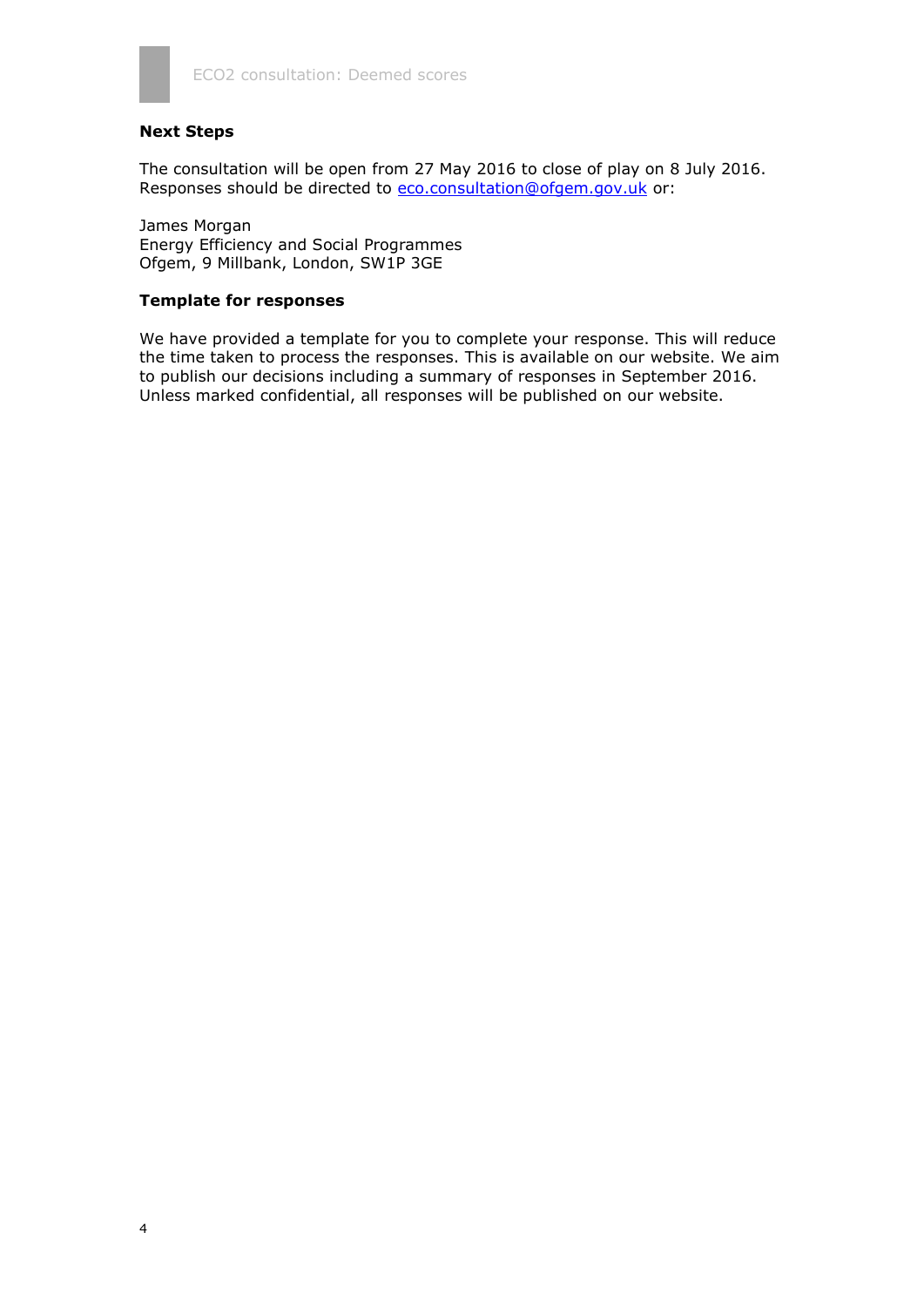# **Contents**

| <b>Contents</b>                             | 5  |
|---------------------------------------------|----|
| 1. Introduction                             | 6  |
| 2. Methodology                              | 7  |
| 3. Property archetypes                      | 8  |
| 4. Primary heating sources                  | 10 |
| 5. Measure types                            | 12 |
| 6. Scores                                   | 16 |
| 7. Percentage of measure installed          | 18 |
| 8. New scores                               | 19 |
| 9. Score monitoring                         | 22 |
| 10. Process of notification                 | 23 |
| Appendix – proposed approach for new scores | 24 |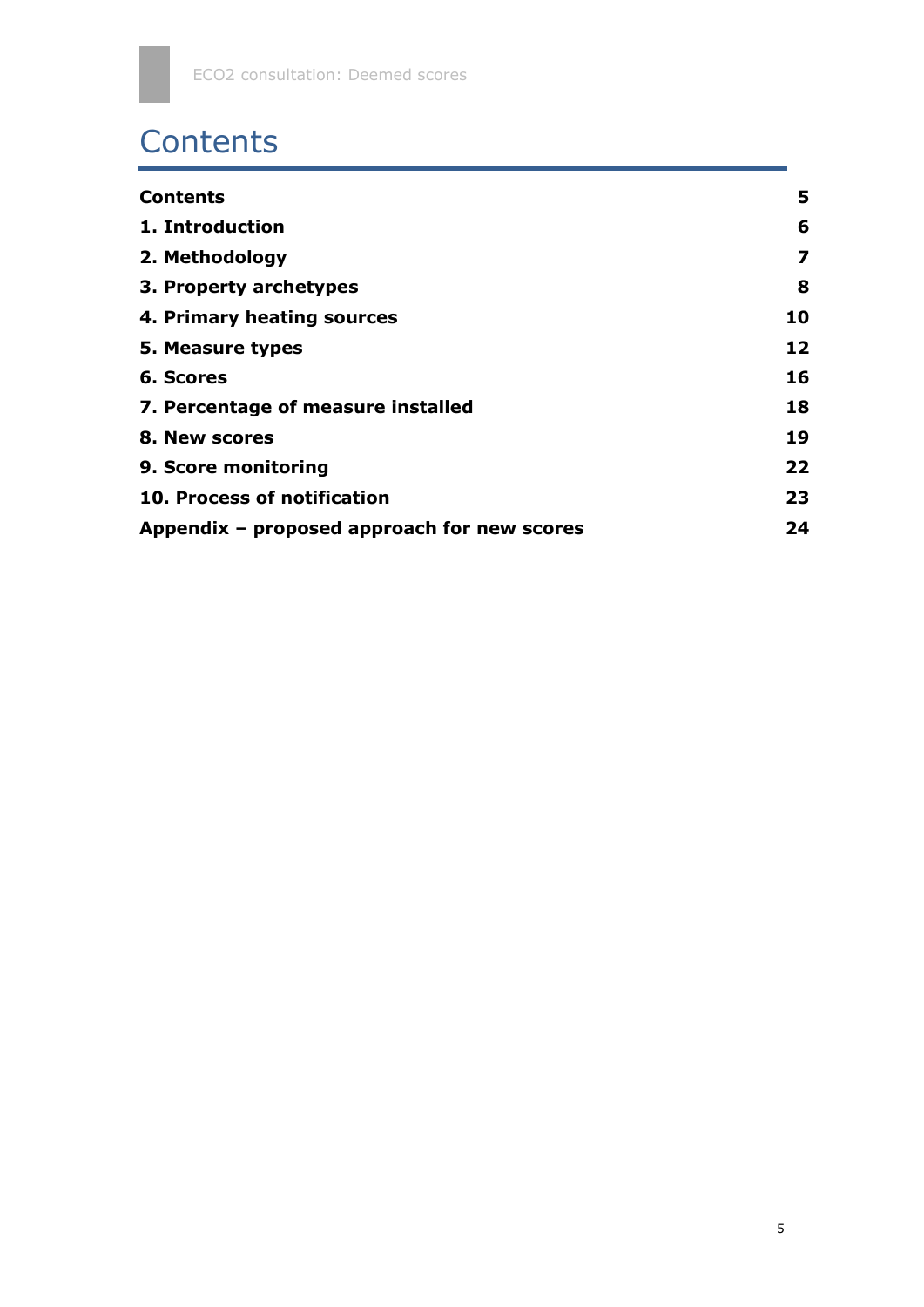### 1. Introduction

- 1.1. We understand that the Government may propose, in its forthcoming consultation on ECO, that measures completed from 1 April 2017 should be scored using 'deemed scores', rather than the current bespoke scoring approach. This would entail producing a finite set of scores that reflect the savings expected from different measures in different properties, based on a limited number of predictable and checkable inputs. We understand that Government may propose that these scores would be determined by us.
- 1.2. Under the current scheme, for each measure that a supplier notifies it must provide the associated carbon and/or cost savings. These carbon and cost savings are calculated using SAP or RdSAP and require a whole house survey in order to collect the numerous data inputs relating to the property where a measure is to be installed. The resulting measure savings are bespoke to the property in which it was installed. A move to deemed scores simplifies the process by removing the need to collect the data required for a SAP assessment, and removes the layer of complexity associated with making the relevant measurements.
- 1.3. We have worked closely with the BRE to develop the methodology used to produce the proposed deemed scores. The BRE have experience of working with Ofgem in this area, having developed the deemed scoring system used under the previous energy efficiency schemes, CERT and CESP.
- 1.4. We have developed the proposed deemed scores with regard to SAP, which ensures consistency with the current ECO2 scheme. Our key priorities were to develop a suite of scores that:
	- are available for all currently delivered ECO measures,
	- represent the cost or carbon savings that ECO measures will achieve,
	- are unambiguous and easy to use, and
	- are easy to verify.
- 1.5. The documents which make up this consultation explain the method and assumptions used in developing the proposed set of deemed scores, how the deemed scores could be used in practice (including the impact of the changes on score monitoring and notification), and our proposed approach for producing new scores.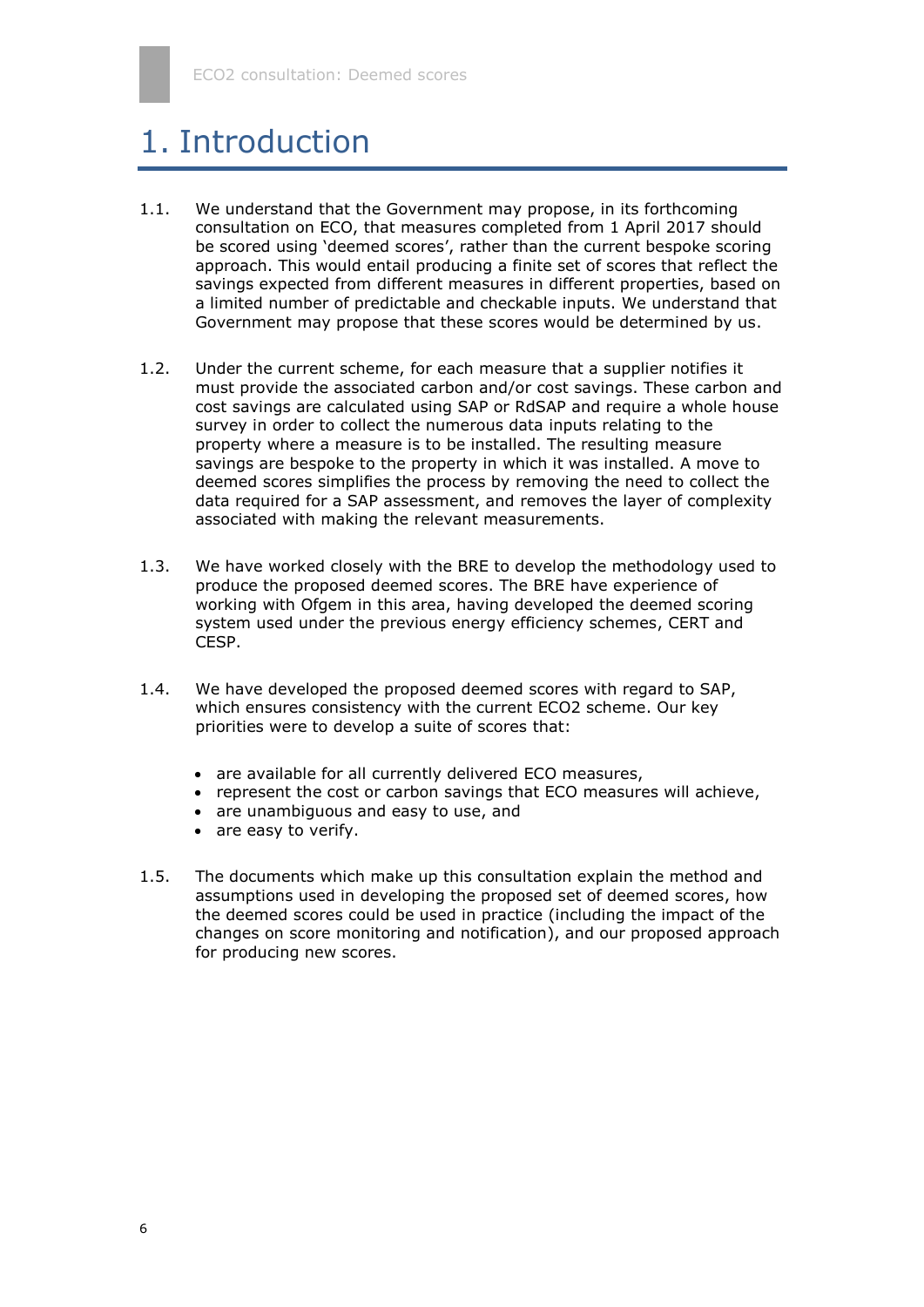# 2. Methodology

- 2.1. To ensure that deemed scores are easy to use we have sought to limit the number of permutations as much as possible. Where savings for a measure type can vary significantly depending on the nature of the installation, for example the material used or the thickness of the insulation installed, we have developed multiple scores to recognise the range of savings that can be achieved.
- 2.2. Three factors explain most of the variation in savings across different installations:
	- property type and size,
	- primary heating system, and
	- the measure type installed.
- 2.3. These three variables, which are relatively simple to determine and were used for deemed scores under previous schemes, have been used as the main inputs for calculating the deemed scores.
- 2.4. Another factor which can have a significant impact on the savings achieved by a measure is the percentage of property treated. Unlike the current bespoke scoring system, the deemed scores assume that the entire property has been treated. Our proposed method of correcting the deemed score savings for cases where only part of the property is treated is set out in chapter 7 of this consultation.
- 2.5. We have considered whether other variables, such as property age and location, should also be included when selecting a deemed score. Modelling suggests that the inclusion of such additional variables would only provide a limited increase in scoring accuracy, while increasing complexity of selection and risk of error. We have therefore limited the core variables used when selecting a deemed score to the three factors listed in 2.2.
- 2.6. A wide range of variables covering the size, age and thermal performance of dwellings have been statistically accounted for in the assumptions underpinning the core variables. These assumptions have been developed through analysis of extensive survey data for the housing stock. Further details are available in the Deemed Scores Methodology document (p4, section 2.1).

#### **Questions**

**Q1.** Do you agree with our selection of the key variables to use as the main inputs for calculating the deemed scores? If not, please clarify which aspect you do not agree with and suggest an alternative, with reasoning.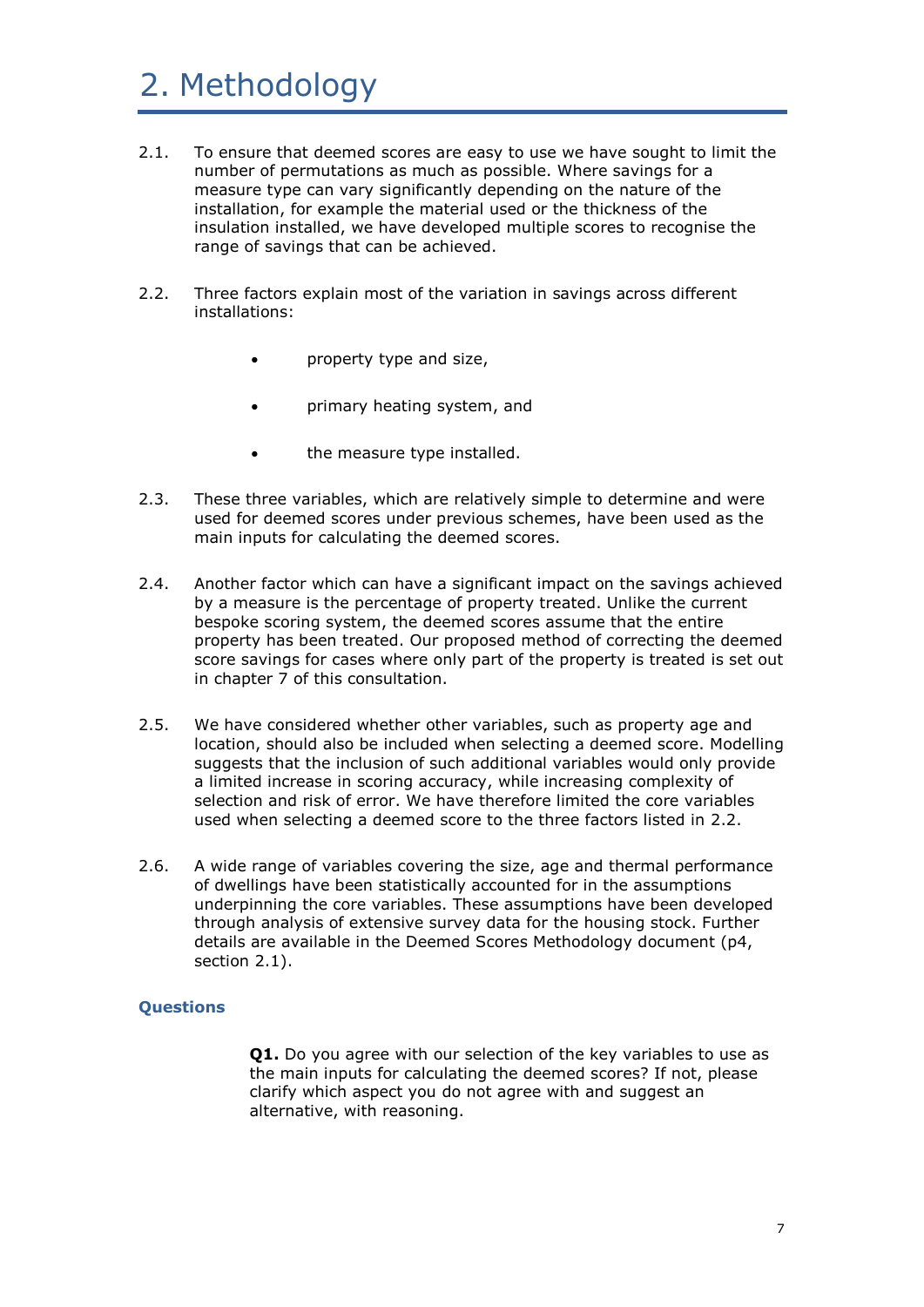## 3. Property archetypes

- 3.1. The type and size of a property are key variables when calculating savings. Under the current scoring mechanism, property dimensions are measured to calculate the heat loss area for each individual property. In previous energy efficiency schemes, deemed scores used standard property archetypes instead. These were split by the type of dwelling and the number of bedrooms (eg 1-bed flat or 3-bed detached house).
- 3.2. Over the course of ECO we have found that the measurement of property dimensions can be prone to error. Distinguishing deemed scores by standard property archetypes removes the need to measure the dimensions of individual properties, simplifying the process of obtaining a score while also reducing the risk of error.
- 3.3. The deemed scores use property archetypes in order to estimate the overall measurements of a dwelling, one of the main factors which determine the savings that can be achieved. It is therefore important that the property archetype selected is the most reflective of the type and size of the dwelling where the measure has been installed.
- 3.4. Information on the current housing stock has been used to develop standard property archetypes. This is similar to the approach adopted in deemed scores for past energy efficiency schemes. However, the archetypes have now been updated to better reflect the diversity of the current housing stock; dwellings with a greater number of bedrooms and larger floor areas are now included, for example. This approach can therefore cater for these larger premises without the need for oversized property calculations, which were used under CERT. The property archetypes and how they were developed are available in the Deemed Scores Methodology document (p4, section 2.1).

#### **Type of dwelling**

- 3.5. All standard dwelling types are accounted for in the standard set of deemed scores and, in general, we expect that the dwelling type (eg flat, mid-terrace house) will be simple to identify.
- 3.6. The following notes explain which scores should be used for less common dwelling types:
	- a. For studio flats, use the scores shown for 1 bedroom flats
	- b. For maisonettes, use the scores for flats
	- c. For park homes, use the scores for detached bungalows, except in the case of 'park home insulation' measures, for which two park home property archetypes are available.

#### **Bedrooms**

3.7. In most cases the number of bedrooms to be used when selecting a deemed score will represent the number of rooms being used as a bedroom in the property. However, where a dining room or living room is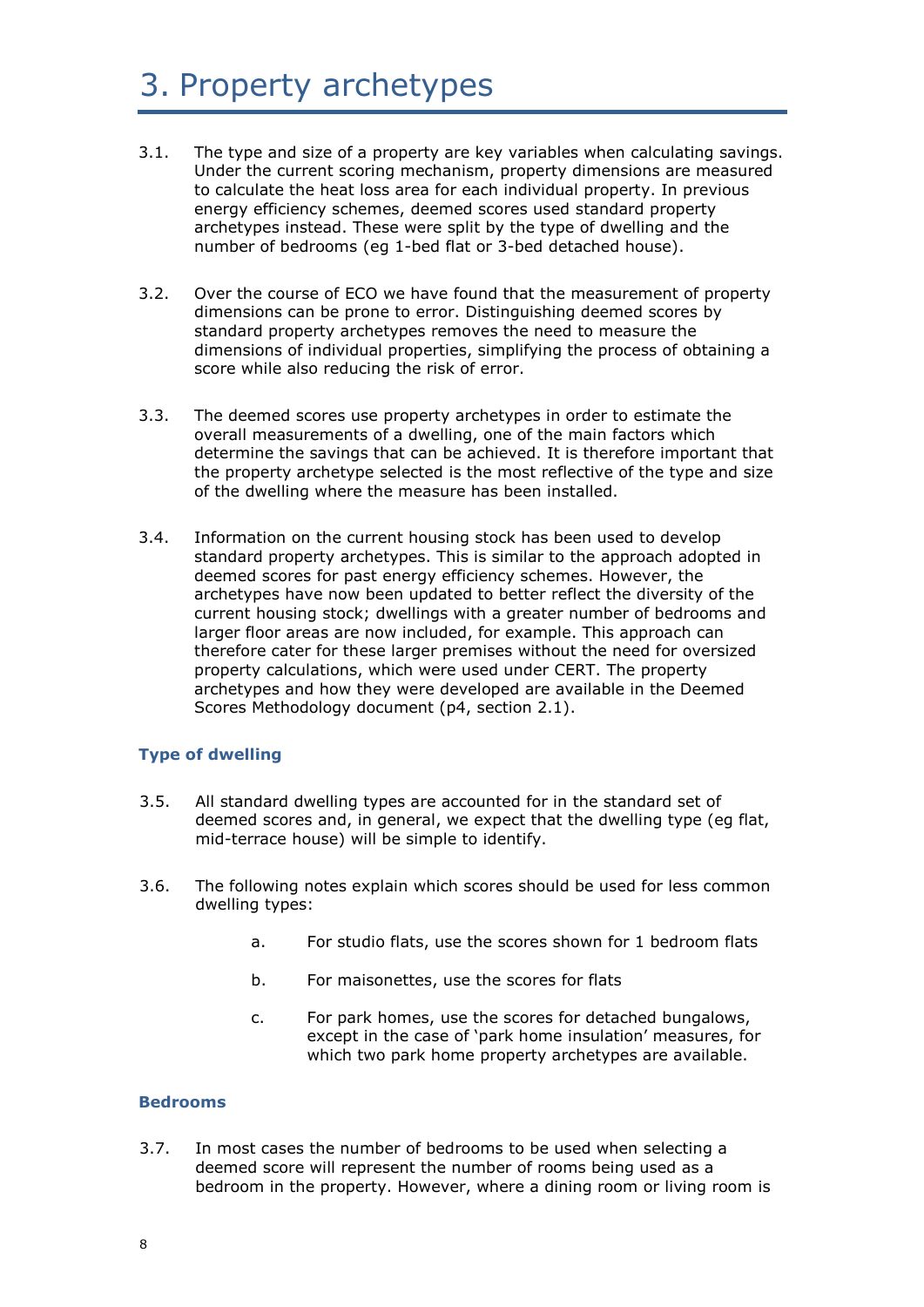in use as a bedroom, these should be discounted from the total or the overall size of the property may not be appropriately represented.

3.8. If there is any further ambiguity regarding the number of bedrooms in the dwelling, refer to the following guidelines:

Where a property contains a room which is not being used as a bedroom but could be used as a bedroom, it can be included in the bedroom count if;

- a. it is additional to a kitchen, living space and dining space;
- b. it meets the SAP definition of a habitable room<sup>7</sup>; and
- c. it can accommodate a standard sized single bed.

#### **Questions**

1

**Q2.** Do you agree with the method used in developing typical property archetypes in order to remove the need for measuring property dimensions? If not, please clarify which aspect you do not agree with and suggest an alternative, with reasoning.

<sup>7</sup> <https://www.bre.co.uk/filelibrary/SAP/2012/RdSAP-Conventions.pdf> (p3, #2.04)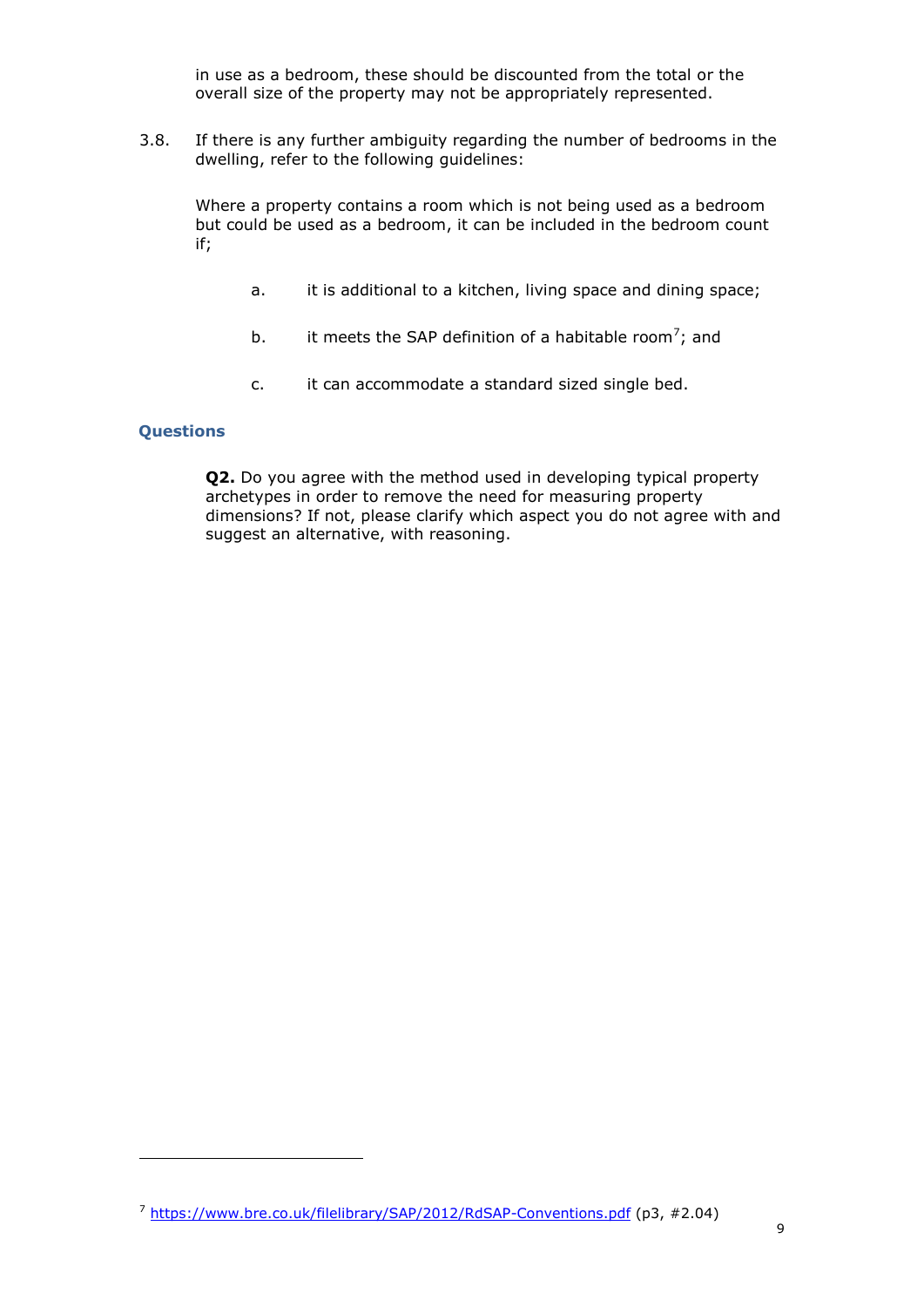# 4. Primary heating sources

- 4.1 Another key variable when calculating savings for energy efficiency measures is the primary heating source of the property. The deemed scores have been developed to reflect the fact that savings from the installation of energy efficiency measures vary depending on the primary heating source of the property.
- 4.2 The primary heating sources in the housing stock have been identified and these have be used to differentiate the deemed scores. Primary heating sources which provide similar savings have been combined into broader categories. These categories take into account the average efficiency of the systems found in the housing stock. Further detail on the primary heating sources can be seen in the Deemed Scores Methodology document (p6, section 2.2).
- 4.3 Some heating systems are not present in the housing stock at sufficient scale to warrant a separate set of scores. As a result there may be cases where the primary heating source for a particular property is not explicitly referred to in the deemed scores (for example, wood central heating). Table 1, below, explains which score to use in these cases.

#### **Selecting the appropriate primary heating source**

- 4.4 The primary heating source refers to the existing primary heating of the property (at the time of installing a measure). Primary heating systems should be identified using existing RdSAP conventions.<sup>8</sup>
- 4.5 Table 1 sets out the heating systems that we know are present in the housing stock but not to a sufficient scale to warrant a separate set of scores. The table should be used to identify the most appropriate input to use when selecting a deemed score for properties with these heating systems.

| Primary heating source at the<br>property | <b>Deemed score input</b> |
|-------------------------------------------|---------------------------|
| Bottled Propane central heating           | <b>Bulk LPG</b>           |
| Bottled Propane room heating              | <b>Bulk LPG</b>           |
| Oil room heating                          | Oil                       |
| Wood central heating                      | Solid                     |
| Wood room heating                         | Solid                     |
| Heat pumps central heating                | Mains gas                 |

**Table 1: Primary heating sources without an explicit deemed score input**

4.6 Where a heating system is identified which is not included in the deemed scores, and is not included in Table 1, you should contact us to determine the most appropriate course of action.

<sup>8</sup> <https://www.bre.co.uk/filelibrary/SAP/2012/RdSAP-Conventions.pdf> (p17, #4.09)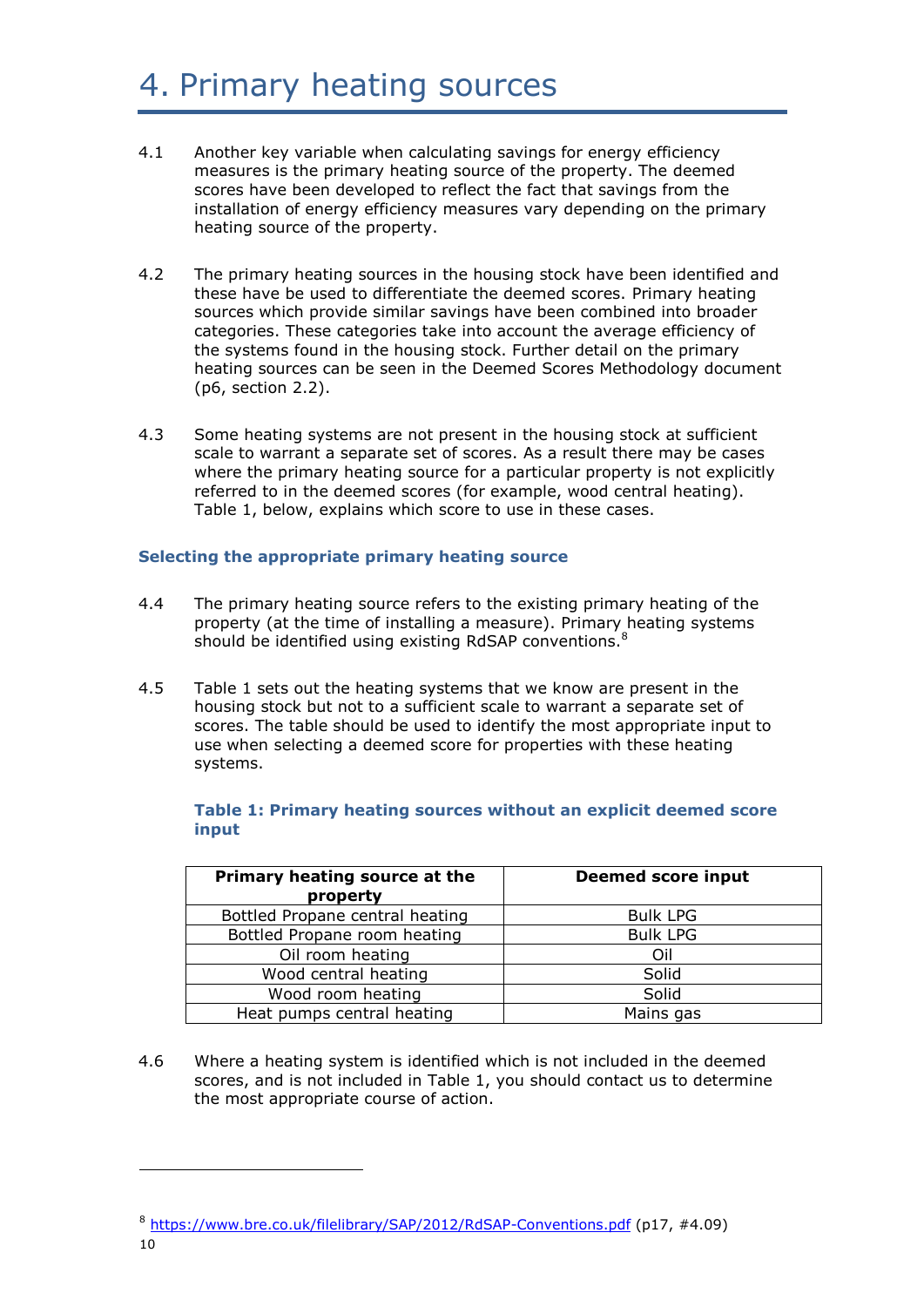4.7 If an ECO measure is to be installed during refurbishment works which involve a change to the heating system in a property, the new heating system should be used to determine the deemed score (even if it has not yet been installed). If the new heating system is not known then the original heating system should be used (even if it has now been removed). This approach better reflects the savings made when measures are installed during refurbishment works.

#### **Questions**

**Q3.** Do you agree with the approach to accounting for all primary heating sources present in the housing stock? If not, please explain your reasoning and evidence your preferred approach.

**Q4.** Do you agree that we have appropriately accounted for heating systems present in the housing stock either as an input for the deemed scores or in Table 1? If not, please clarify which additional heating systems you believe need to be accounted for.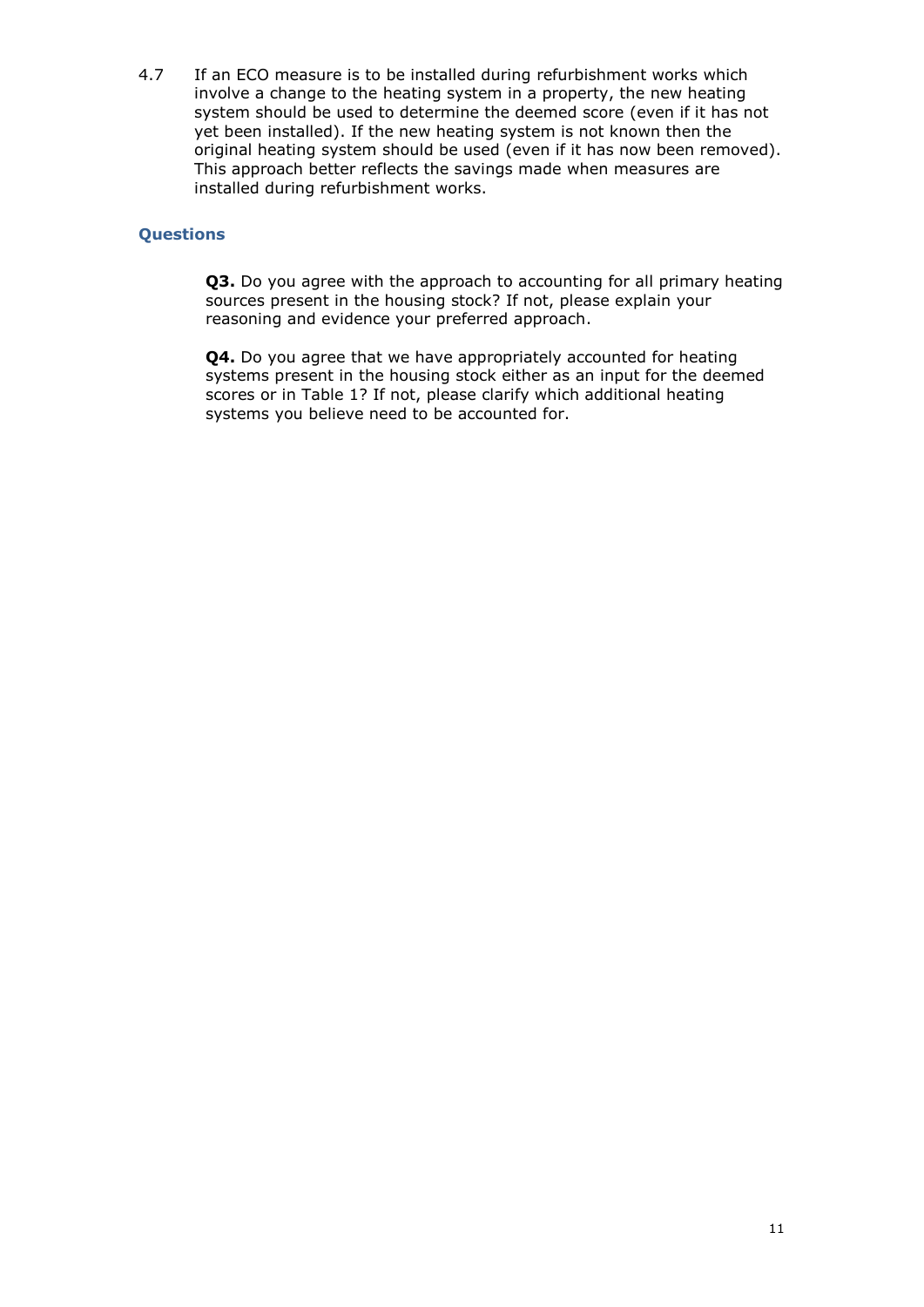### 5. Measure types

- 5.1 We have developed deemed scores for all measure types delivered under ECO2 up to May 2016. We have not developed deemed scores for eligible ECO2 measure types that had never been claimed under the scheme by this point (eg passageway walkthrough doors and micro wind turbines).
- 5.2 We have also not developed deemed scores for district heating connections. These measures are complex and highly variable in their nature and size, and so we consider that the current approach of producing bespoke scores using SAP or RdSAP is more appropriate.
- 5.3 We have accounted for differentiation within some measure types. For example, we have recognised different depths of solid wall insulation which may be installed, or different thermal performance of cavity wall insulation materials. To ensure simplicity, this differentiation accounts for broad levels of performance rather than recognising the performance of individual products. Further information on differentiation within measure types can be found in the Deemed Scores Methodology document (p10, section 2.4).
- 5.4 We recognise that in some cases it may be difficult to identify which specific measure type to select when identifying a deemed score. Guidance on three such cases is shown below.

#### **Selecting the correct measure type – Solid wall insulation**

- 5.5 Deemed scores relating to solid wall insulation measures are differentiated by the SAP default pre- and post-installation U-values<sup>9</sup> (see the Deemed Scores Methodology document (p10, section 2.4.1).
- 5.6 We understand that calculating U-values can be complex and difficult to evidence so we propose that characteristics of the property and the installation be used to identify the most appropriate deemed scores. These characteristics (ie property age, wall construction and depth of insulation) are specified in the deemed scores tables alongside their associated SAP default U-values.
- 5.7 Energy suppliers may choose to use evidence of the final U-value (instead of using the thickness of the insulation installed) alongside details of the property age and wall construction to determine the appropriate score. This option is intended to give energy suppliers and their partners flexibility in determining how best to evidence ECO scores.
- 5.8 Where the post-installation U-value has been calculated but is not specified in our tables, the person selecting the score should refer to Table 2 to identify the appropriate deemed score. The range in which the actual value falls should be identified and then the appropriate deemed score can be selected.

1

<sup>&</sup>lt;sup>9</sup> The Government's Standard Assessment Procedure for Energy Rating of Dwellings 2012 Edition (p133, Table S6)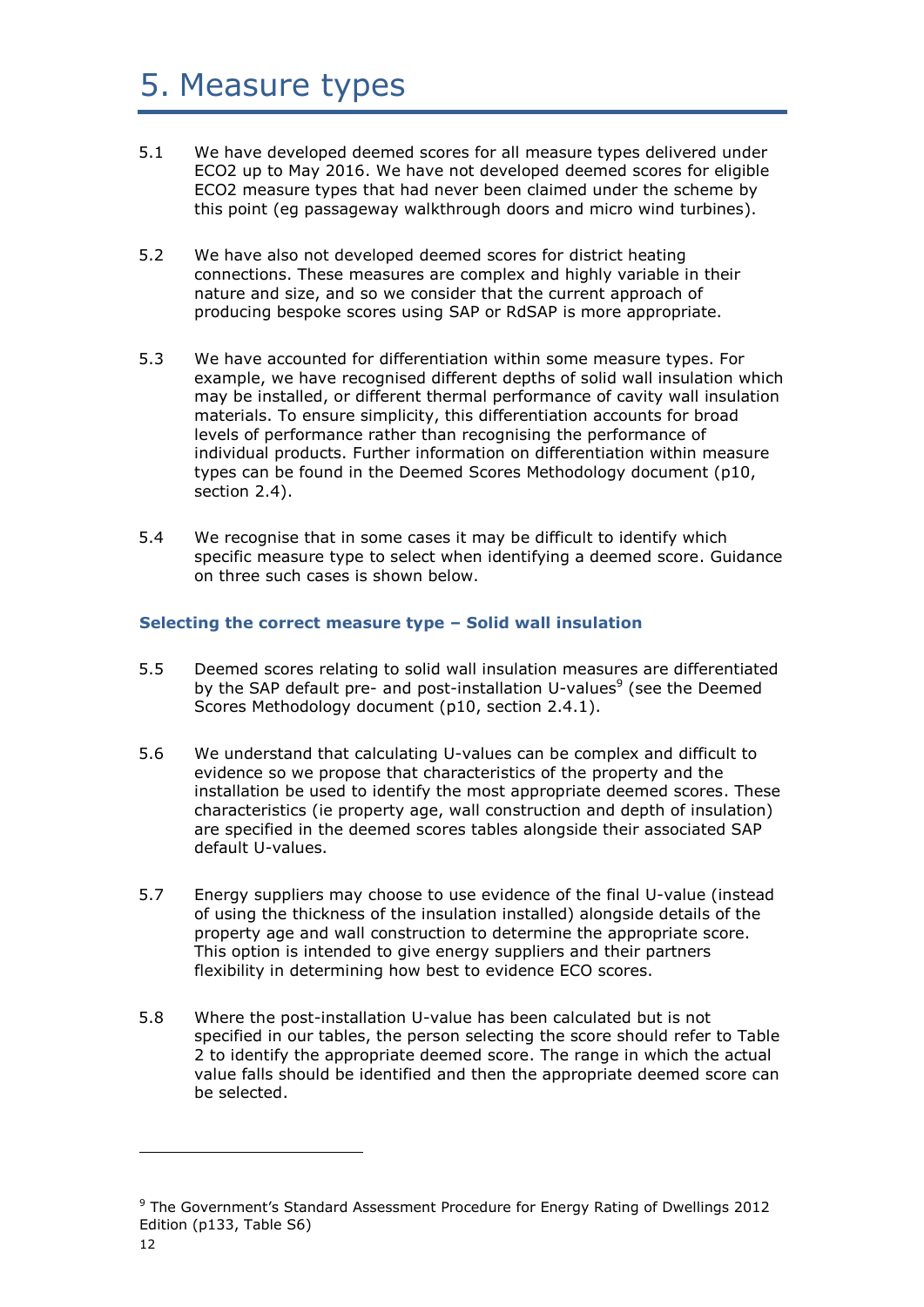5.9 Where post-installation U-values have not been calculated, Table 3 provides guidance on how to select the most appropriate deemed score depending on the exact depth of insulation installed.

| Solid wall insulation (EWI, IWI) - all figures given in units of<br>$W/m^2K$ |                                                        |                                                        |
|------------------------------------------------------------------------------|--------------------------------------------------------|--------------------------------------------------------|
| Deemed score: pre-<br>installation U-value<br>of wall                        | Deemed score: post-<br>installation U-value<br>of wall | Associated range of<br>post-installation U-<br>values: |
| 0.45                                                                         | 0.14                                                   | $= < 0.14$                                             |
|                                                                              | 0.17                                                   | $0.15 - 0.17$                                          |
|                                                                              | 0.21                                                   | $0.18 - 0.21$                                          |
|                                                                              | 0.3                                                    | $= > 0.22$                                             |
| 0.6                                                                          | 0.15                                                   | $=<0.15$                                               |
|                                                                              | 0.18                                                   | $0.16 - 0.18$                                          |
|                                                                              | 0.24                                                   | $0.19 - 0.24$                                          |
|                                                                              | 0.35                                                   | $= > 0.25$                                             |
| $\mathbf{1}$                                                                 | 0.17                                                   | $= < 0.17$                                             |
|                                                                              | 0.21                                                   | $0.18 - 0.21$                                          |
|                                                                              | 0.32                                                   | $0.22 - 0.32$                                          |
|                                                                              | 0.45                                                   | $= > 0.33$                                             |
| 1.7                                                                          | 0.18                                                   | $= < 0.18$                                             |
|                                                                              | 0.25                                                   | $0.19 - 0.25$                                          |
|                                                                              | 0.35                                                   | $0.26 - 0.35$                                          |
|                                                                              | 0.55                                                   | $= > 0.36$                                             |
| 2.1                                                                          | 0.18                                                   | $= < 0.18$                                             |
|                                                                              | 0.25                                                   | $0.19 - 0.25$                                          |
|                                                                              | 0.35                                                   | $0.26 - 0.35$                                          |
|                                                                              | 0.6                                                    | $=$ > 0.36                                             |

#### **Table 2: Ranges for solid wall insulation input U-values**

#### **Table 3: Ranges for solid wall insulation depths**

| Solid Wall Insulation Depths - All values given in mm |                                      |
|-------------------------------------------------------|--------------------------------------|
| Deemed scores: insulation depth                       | Actual depth of insulation installed |
| 50                                                    | 26-99                                |
| 100                                                   | 100-149                              |
| 150                                                   | 150-199                              |
| 200                                                   | $=$ > 200                            |

5.10 These tables relate to scoring only. **All ECO measures, including solid wall insulation, must be installed in accordance with building regulations and any other relevant regulations that relate to the installation of the measure.**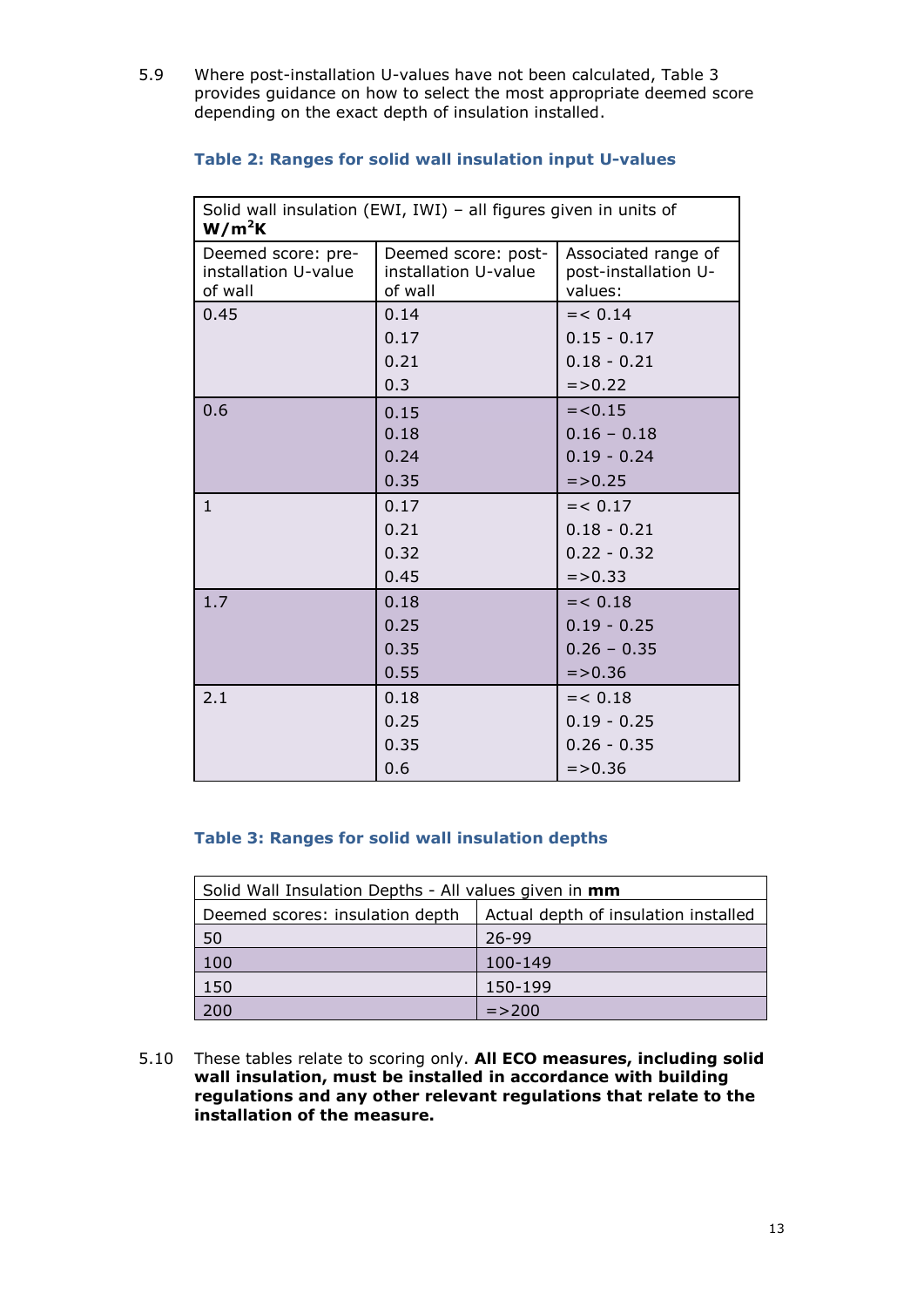#### **Selecting the correct measure type – Cavity wall insulation**

5.11 Deemed scores for cavity wall insulation measures have been differentiated by the thermal conductivity of the material used to fill the cavity. We recognise that the actual performance of the materials installed may not exactly align with the thermal conductivity value specified in the deemed scores. In these cases we expect installers to refer to Table 4 to identify which input should be selected. To select the appropriate deemed score, installers should identify the range in which the actual value falls and select the appropriate thermal conductivity input value.

#### **Table 4: Ranges for cavity wall insulation values**

| Cavity Wall insulation - All values given in units of $W/mK$   |                      |  |
|----------------------------------------------------------------|----------------------|--|
| Thermal conductivity input value   Associated range of thermal |                      |  |
|                                                                | conductivity         |  |
| 0.04                                                           | $  0.034 - 0.0420  $ |  |
| 0.033                                                          | $=$ < 0.033          |  |

#### **Selecting the correct measure type – electric storage heaters**

5.12 Deemed scores for electric storage heaters have been differentiated by the proportion of the property which is heated by the electric storage heaters as a result of the installation (33%, 66% and 100%). We recognise that the actual proportion may not exactly align with the deemed scores. In these cases users should refer to Table 5 to identify in which range the proportion falls and select the appropriate deemed score.

#### **Table 5: Ranges for electric storage heaters**

| <b>Electric Storage Heaters</b>                                          |              |  |
|--------------------------------------------------------------------------|--------------|--|
| Deemed score: $\%$ of property treated   Actual $\%$ of property treated |              |  |
| 33%                                                                      | < 50%        |  |
| 66%                                                                      | $50 - 89%$   |  |
| 100%                                                                     | $90 - 100\%$ |  |

#### **Selecting the correct measure type – boilers**

- 5.13 Deemed scores for boiler installations have been differentiated by the fuel type of the boiler and by whether or not a full set of heating controls are present after completion of the installation.
- 5.14 We consider a full set of heating controls to be a timer, a room thermostat and thermostatic radiator valves (TRVs). If all three types are not in place, the person selecting the score should pick the installation with 'no controls'. This approach is based on the way that savings for boiler measures and heating controls are calculated in SAP software. The software assumes that boiler measures achieve their full potential, unless the accompanying heating controls are insufficient. The scores for heating controls are based on a correction within the software to the boiler efficiency. The impact of heating controls can be best recognised within the deemed scores where all three of these technologies are in place.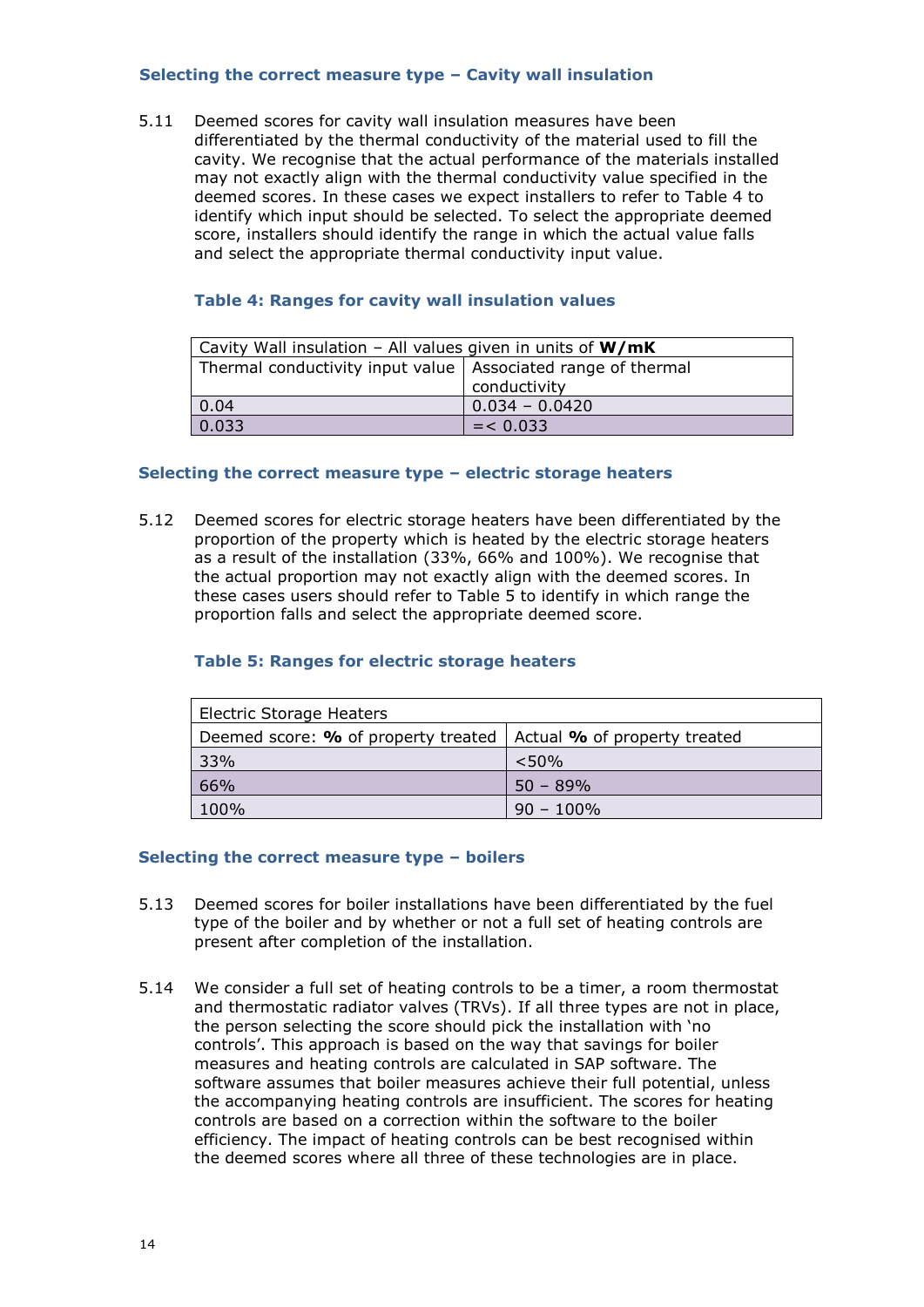5.15 For further details on boiler and heating control measures, see the Deemed Scores Methodology document (p16, section 2.4.12).

#### **Questions**

**Q5.** Do you agree that the deemed scores include all main measure types? If not, please clarify which additional measure type you expect will be installed.

**Q6.** Do you agree with our proposals for differentiating within measure types? If not please clarify where alternative differentiation should be applied.

**Q7.** Are there any measure types where you think that further differentiation is warranted? If so, please clarify which measure type could benefit from further differentiation and suggest an approach.

**Q8.** Are there any areas where you could benefit from further guidance in using deemed scores?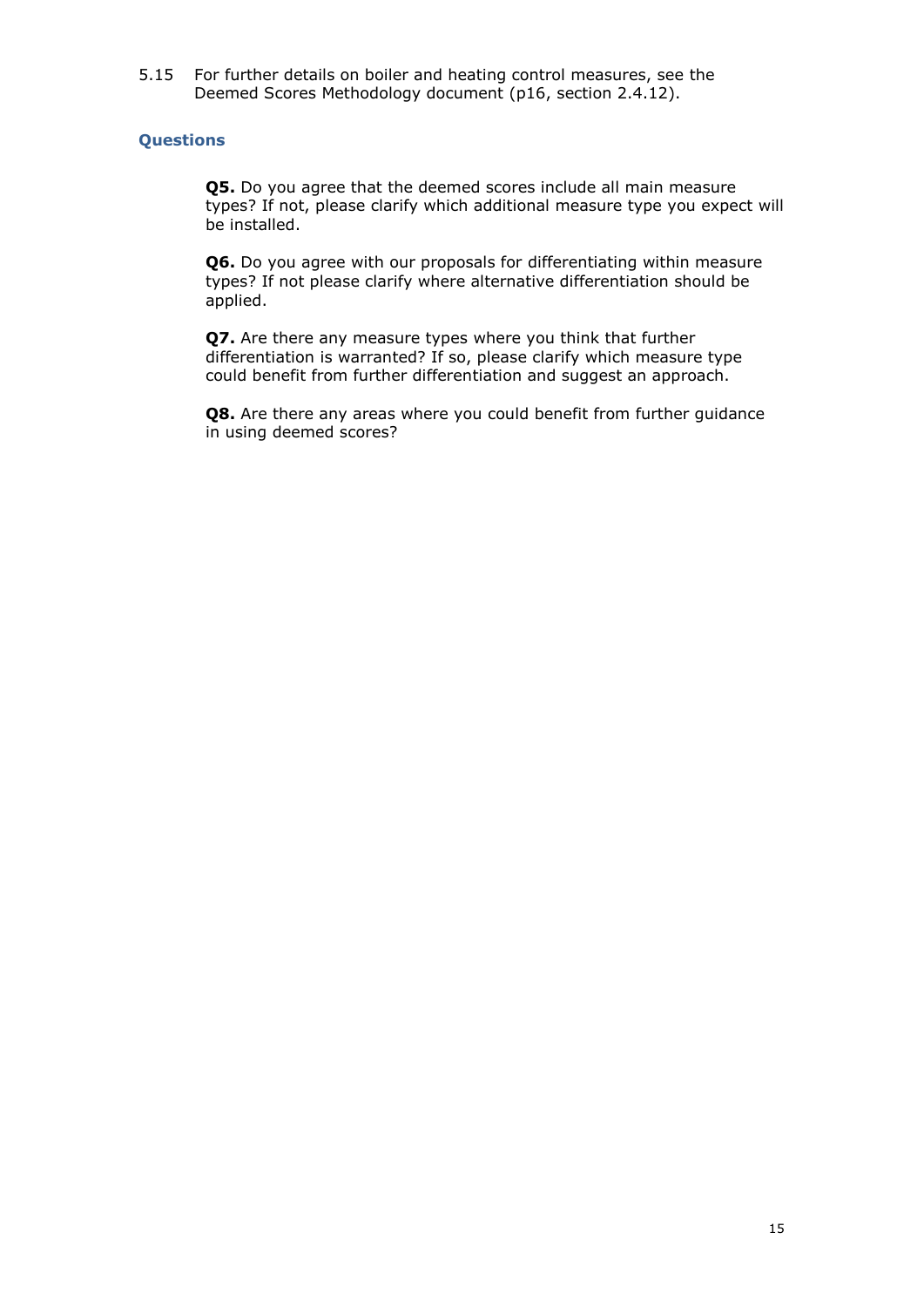### 6. Scores

6.1. The deemed scores can be found in the deemed scores document. The scores represent the annual carbon savings in tonnes of  $CO<sub>2</sub>e$  (carbon dioxide equivalent) and the annual cost savings in £ for each measure type. The savings contained in the deemed scores document do not include the multiplication factors which need to be applied in order to calculate the lifetime score for a measure type. These multiplication factors are below.

#### **Weighted average factor (where applicable)**

6.2. The deemed scores have been developed with regard to SAP. SAP and RdSAP 2012 provide emissions in terms of carbon dioxide equivalent  $(CO<sub>2</sub>e)$ ; however, ECO carbon reduction targets are measured in CO<sub>2</sub>. Therefore a weighted average factor of 0.925 should be applied to the deemed score. Note that this is not necessary for cost savings.

#### **Lifetimes**

6.3. The deemed scores have been developed as annual savings. Every ECO measure has been given a standard lifetime and they should be used by suppliers when calculating the carbon or cost saving for a measure.

#### **In-use factor (where applicable)**

6.4. An in-use factor (IUF) is the percentage by which savings calculated using SAP or RdSAP should be reduced to reflect the likely in-situ performance (as opposed to theoretical performance) of an energy efficiency measure. IUFs are only applied when calculating carbon savings.

#### **HHCRO multipliers (where applicable)**

- 6.5. For certain HHCRO measures, a relevant HHCRO multiplier may be applied as part of the cost score calculation. Depending on the type of measure and/or the type of premises, the HHCRO multiplier will result in an increased or decreased cost score.
- 6.6. We have assumed that these factors will remain the same from April 2017. Following this consultation if deemed scores are introduced, we propose to publish the final annual savings in tonnes of  $CO<sub>2</sub>$  (with the  $CO<sub>2</sub>$  conversion factor already applied) and £ savings.
- 6.7. We are interested in views on whether there would be merit in publishing an additional set of tables taking into account all multiplication factors, in order to provide installers with greater clarity of the lifetime scores and therefore the value of measures.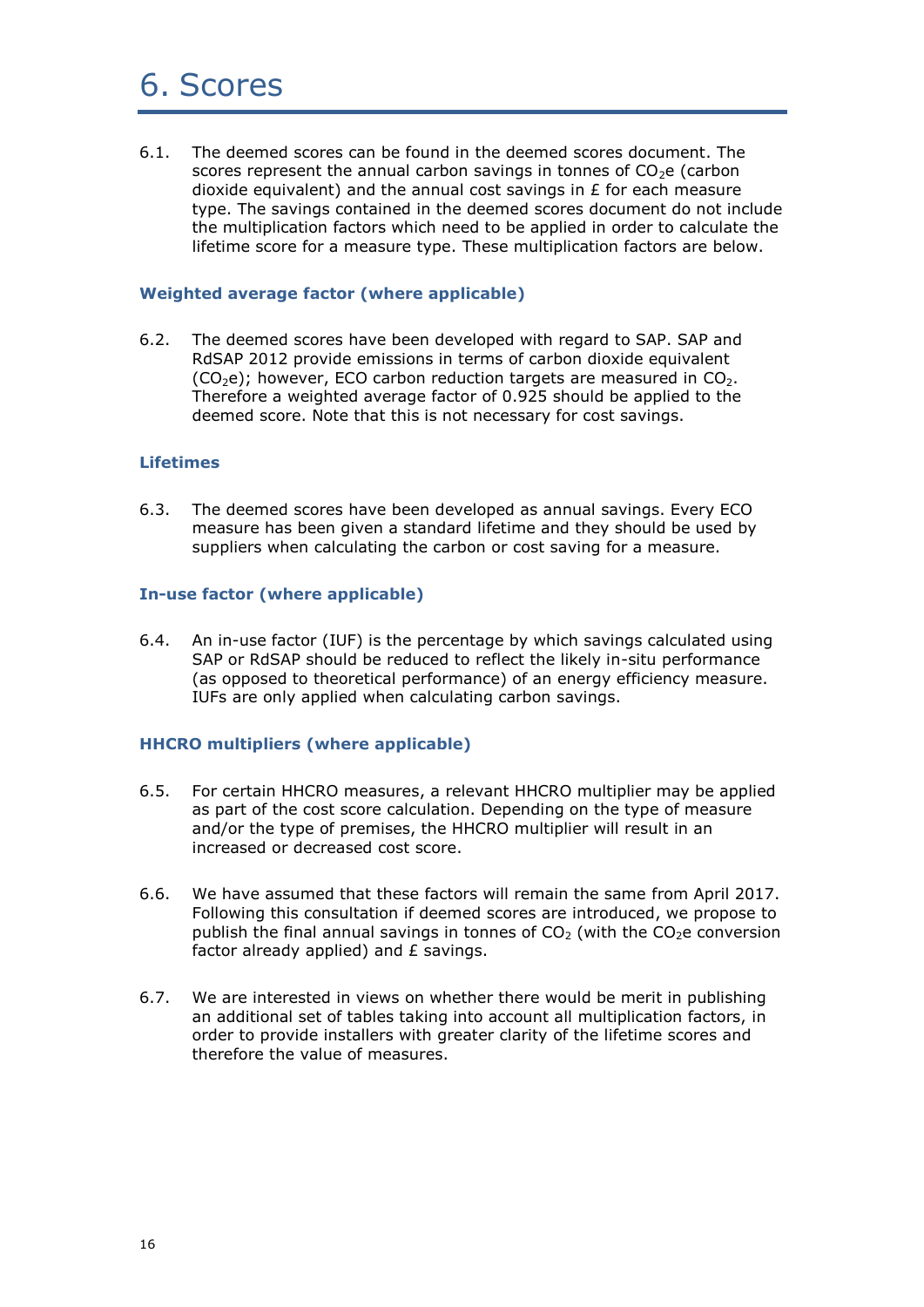#### **Questions**

**Q9.** Do you agree with the deemed scores produced? If not please clarify which particular score(s) that you believe do not accurately reflect the savings for a measure.

**Q10.** Do you agree that it would be useful to also provide the deemed scores as lifetime savings (ie after applying all relevant multiplication factors), to make the relative value of each measure easier to identify?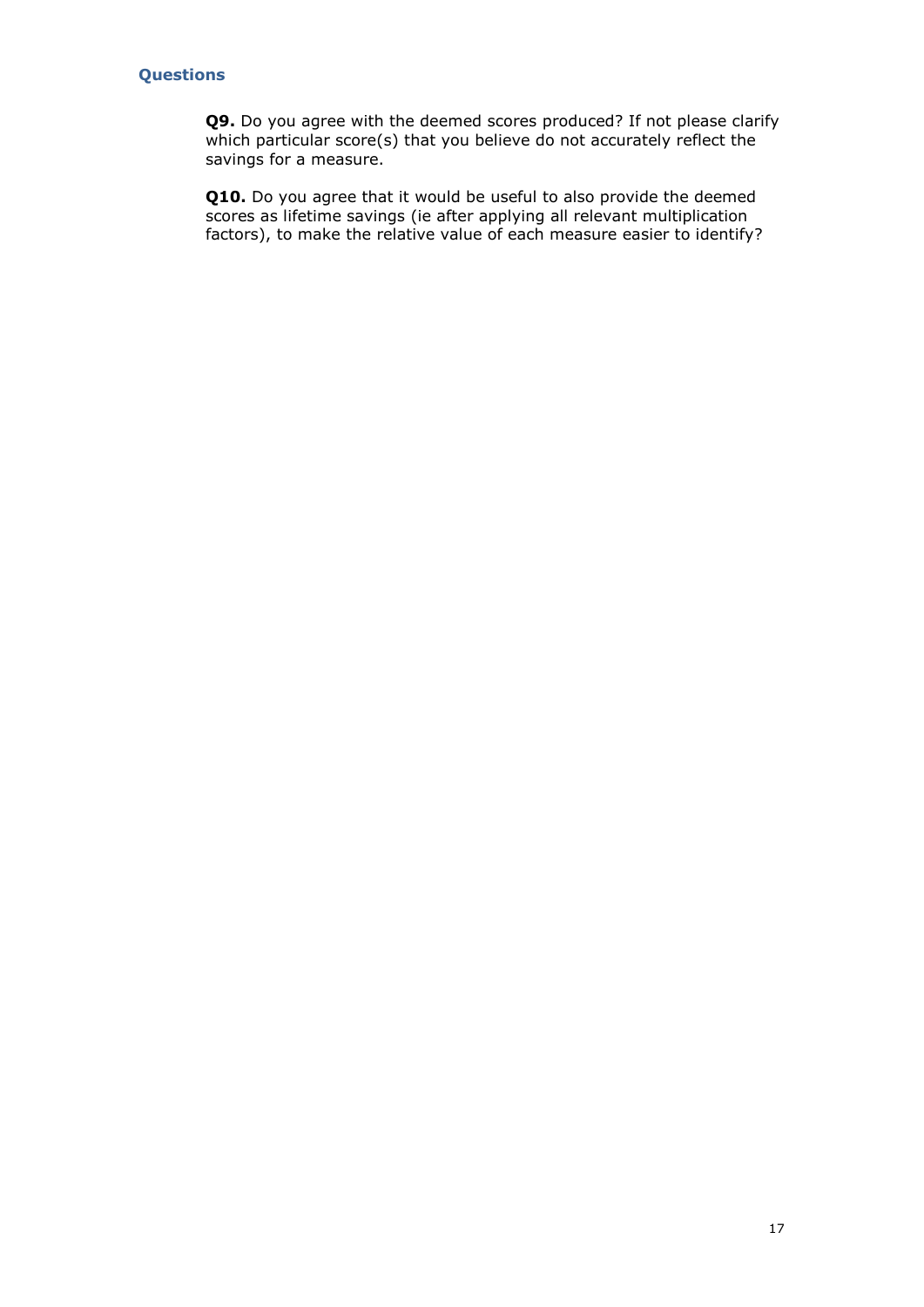# 7. Percentage of property treated

- 7.1. Suppliers must install 100% of a measure at premises, unless there are reasonable grounds for not doing so. We assume that this requirement will remain the same from April 2017.
- 7.2. The deemed scores have been developed on the assumption that 100% of the property has been treated. For wall insulation measures, this assumes that all exterior-facing walls have been insulated; for heating measures, it assumes that the new heating system is capable of heating the full dwelling.

#### **How to calculate savings where less than 100% of a property is treated by the measure**

- 7.3. In situations where less than 100% of the property is treated, the full deemed score cannot be claimed.
- 7.4. Research conducted by the BRE has shown that in the large majority of cases, the relationship between savings and percentage of property treated is broadly linear. We therefore propose that the deemed score be reduced on a pro-rata basis, based on the percentage of the property treated using the formula

$$
A \times B =
$$
 lifetime score

Where:

'**A**' is the saving for the measure taking into account the relevant lifetime, in-use factor (if relevant), weighted average factor and HHCRO multiplier (if relevant)

'**B**' is the percentage of the property that has been treated

#### **Practical information and examples**

- 7.5. For a cavity wall insulation measure in a mid-terraced house, both of the two exterior-facing walls should be insulated in order to receive the full deemed score. If only one of these walls is a cavity wall and the other is a solid brick wall, for example, only 50% of the property can be treated with cavity wall insulation. In this case, only 50% of the deemed score should be notified.
- 7.6. If deemed scores are implemented, we propose to capture percentage of property treated as part of a measure notification. This is so that the score claimed for a measure can be verified taking this information into account.

#### **Questions**

**Q11.** Do you agree with the proposal to use 'percentage of property treated' to identify whether 100% of a score should be claimed? If not, please explain your reasoning.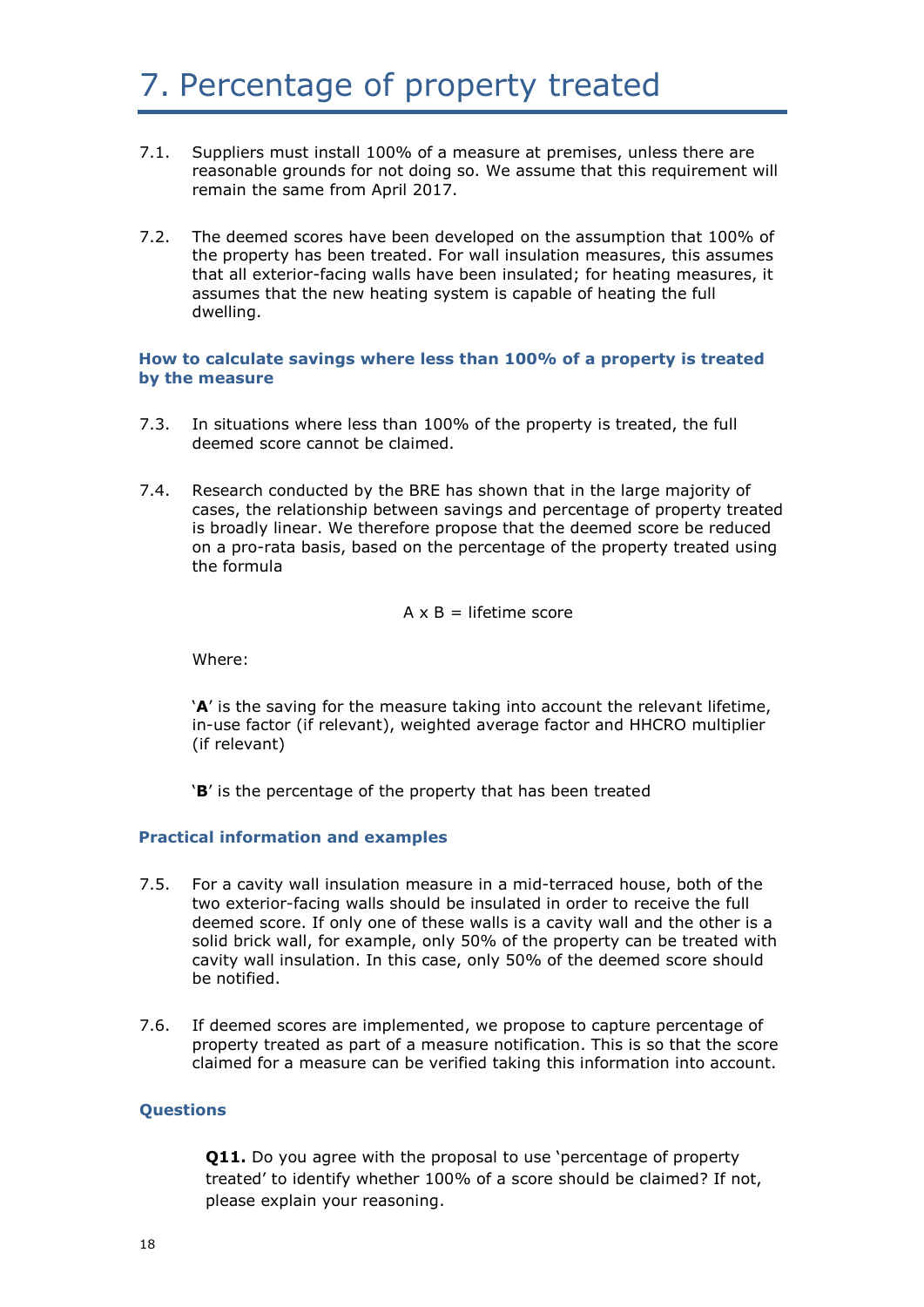### 8. New scores

- 8.1. The deemed scores which we have developed are representative of the existing housing stock and measures currently installed under ECO2 up to May 2016. However, we recognise that in future new measure types may be developed or new scenarios may occur. For example, a new product type may be launched with significantly higher performance than those currently available.
- 8.2. In such situations, where an appropriate existing deemed score is not available we propose the process set out below be used to allow savings to be calculated and claimed under the scheme. We see three distinct circumstances where a new set of scores may be requested or a methodology for determining savings may be proposed:
	- Improved performance of existing measure types (or sub categories of measures) which produce quantifiably higher savings than the existing deemed score
	- New measure types for which an existing deemed score is not available
	- Properties which are not currently catered for by the deemed scores
- 8.3. Ensuring that our requirements are clear to all parties involved will help to avoid wasted cost and resource and give clarity regarding when we will, and will not, consider approval of new scores. We set out our proposed process below.

#### **Process**

-

- 8.4. The flow chart in the Appendix details the process that we propose for determining new scores for measures falling within the categories in 8.2. A supplier will be required to provide the following information as part of an application for a new score:
	- Details of the measure type being applied for
	- Projected scale of delivery
	- Test results from a UKAS (or equivalent) accredited lab<sup>10</sup> demonstrating:
		- (for measures which improve upon existing technologies) greater savings than those in the current deemed scores
			- (for completely new measure types) cost or carbon savings
			- can be achieved consistently through the installation of the measure
	- If the measure is not able to be scored in SAP, proposals for how it could be scored with regard to SAP (ie, taking into account the characteristics of the premises which are considered in SAP)
	- Considerations for standards of installation and installer competency, especially where the measure type is not included in the Publicly Available Specification 2030 (PAS 2030)<sup>11</sup>
	- Proposal for an appropriate lifetime, with evidence

 $10$  This requirement does not apply for measures for which SAP already contains a methodology, including instances where new technologies are added to [SAP Appendix Q](http://www.ncm-pcdb.org.uk/sap/page.jsp?id=18) <sup>11</sup> Or any subsequent versions referred to under ECO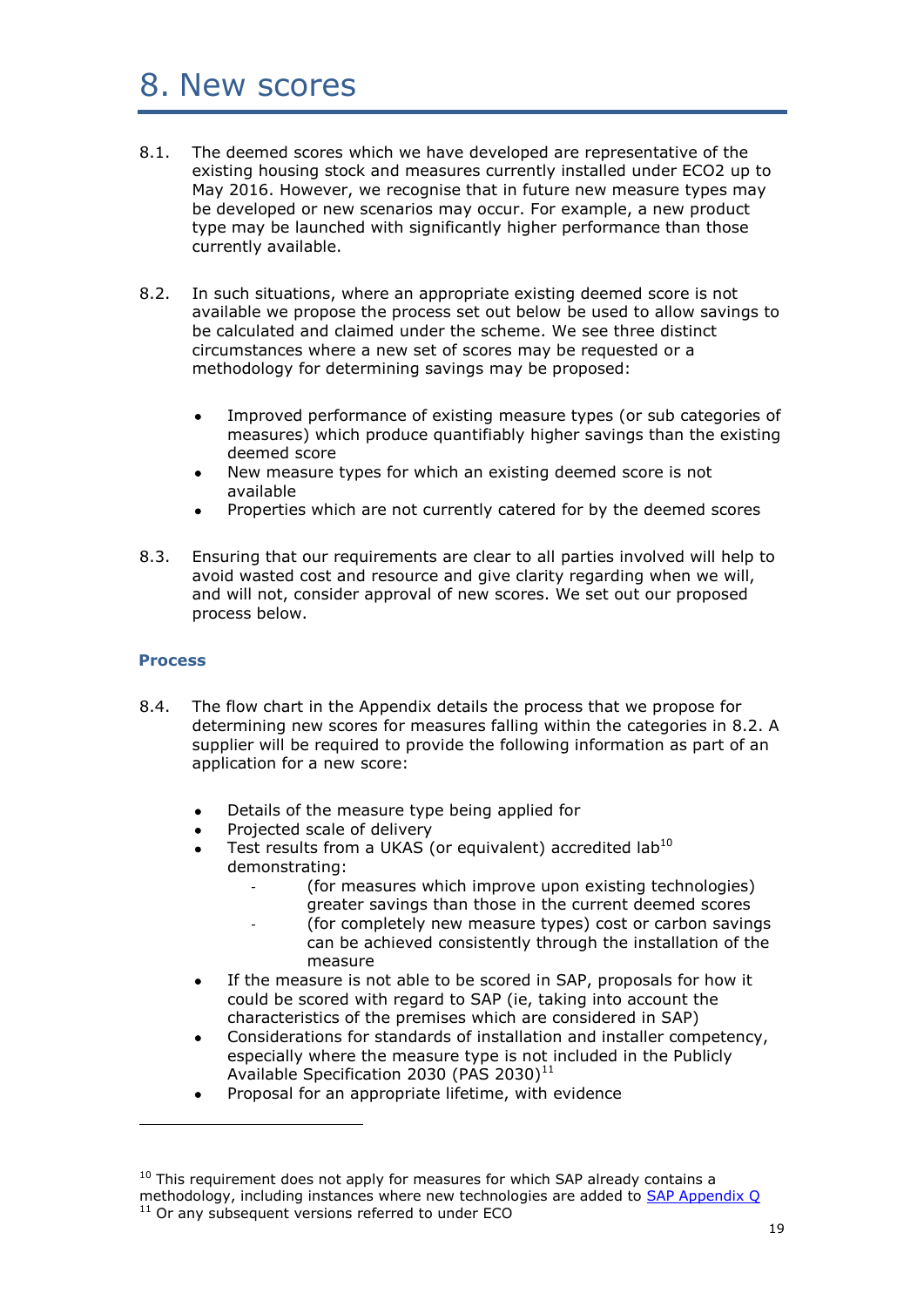- Consideration for the appropriate in-use factor
- 8.5. To align with the existing deemed scores, any new scores must have regard to SAP or equivalent. When considering lab testing it is therefore important that the same assumptions are used (eg assumptions on space heating), unless there is clear rationale for alternatives.
- 8.6. Where lab testing is required we would encourage suppliers to engage with us at an early stage to ensure that the testing methodology meets our requirements. This will ensure that the results can be taken into account and, where appropriate, that they can be used to develop new scores.
- 8.7. Where we are assessing applications for improvements to existing measure types, a key assessment condition is that the improvement is significantly better than achieved in existing deemed scores. We will determine what is 'significant' on a case-by-case basis. This reflects one of our objectives to capture variables which account for the most significant differences in savings.
- 8.8. There are several potential outcomes to an application, which are detailed in a flow chart in the Appendix.

#### **Scope**

- 8.9. Our process for developing new scores is intended to allow for cases where there has been innovation in the energy efficiency market, so that measures which can achieve quantifiable savings can be accounted for in ECO.
- 8.10. In developing these scores, we are mindful that there are a number of multiplication factors set in legislation (see section 6.1 of this document) which correct the savings to take into account factors such as performance in use, fuel type and carbon emissions. Any interaction between these multiplication factors and an ECO measure is determined by the legislation and is out of scope for our work to develop new scores.
- 8.11. When developing new scores, we would be unable to take into account the difference between in-situ performance compared with laboratory test results.
- 8.12. We would not consider cases where the property type to be treated is one of our standard archetypes but where the thermal performance before installation differs from our standard assumptions. (Note that, as per section 3 of this document, our assumptions have been developed based on extensive survey data covering the wider housing stock).
- 8.13. Scores relate only to the savings achieved by the measure; we would not take into account innovative measure delivery in our development of new deemed scores.
- 8.14. Following approval, new scores will be published and available for all suppliers to use. We will not facilitate any agreement for exclusivity between members of the supply chain.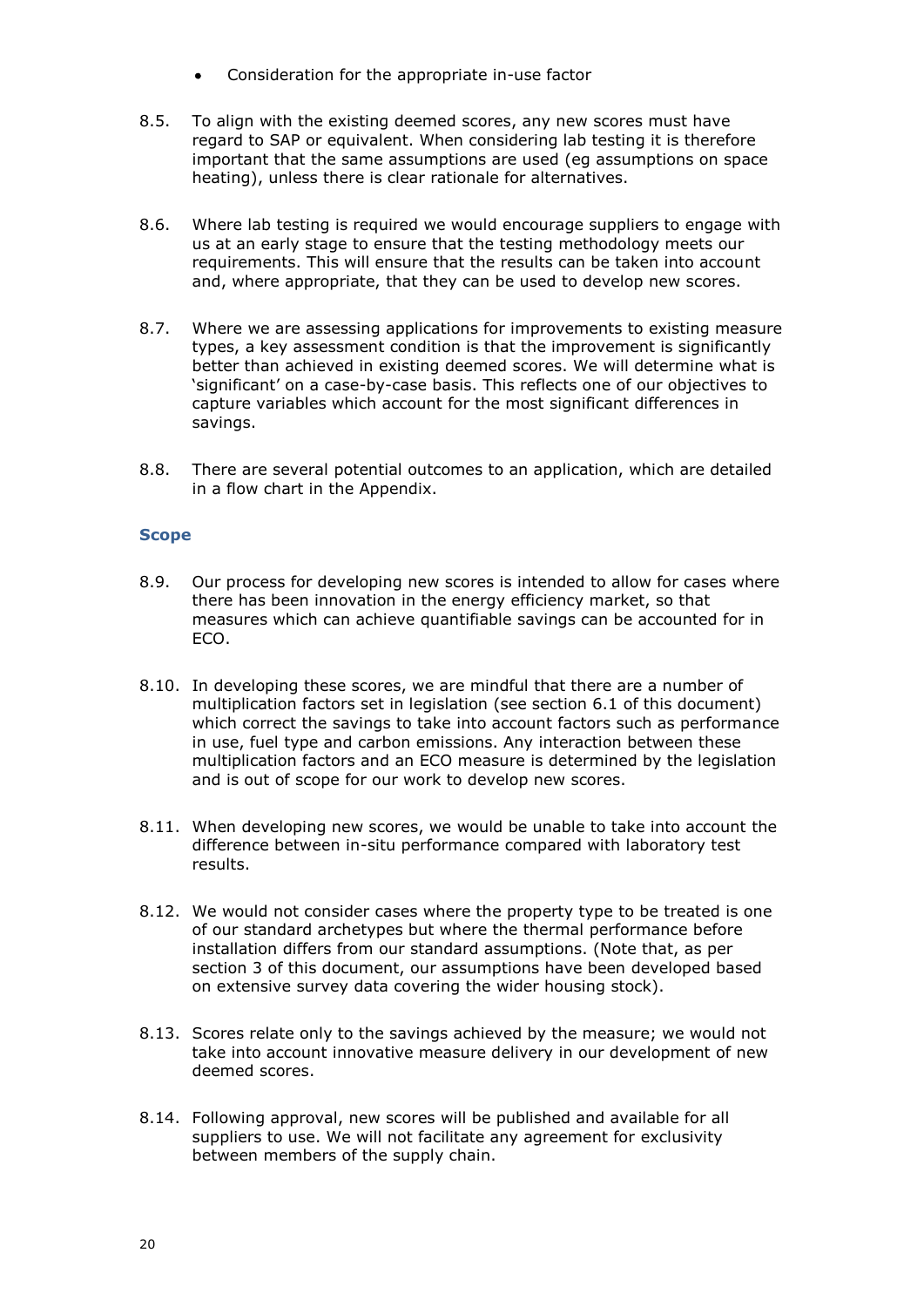8.15. A supplier may install measures that require a new score from the day after it submits the application. However, the supplier will be carrying out this activity at its own risk until the date that we approve the new score.

#### **Questions**

**Q12.** Do you agree with our proposed approach for applying for a new score from April 2017? If not please explain your reasoning, which specific parts of the process you do not agree with and inform us of your preferred approach.

**Q13.** Do you agree that we should determine whether or not to accept an application, and specifically what is a 'significant' improvement in score, on a case-by-case basis? If not, please provide reasoning and an alternate approach.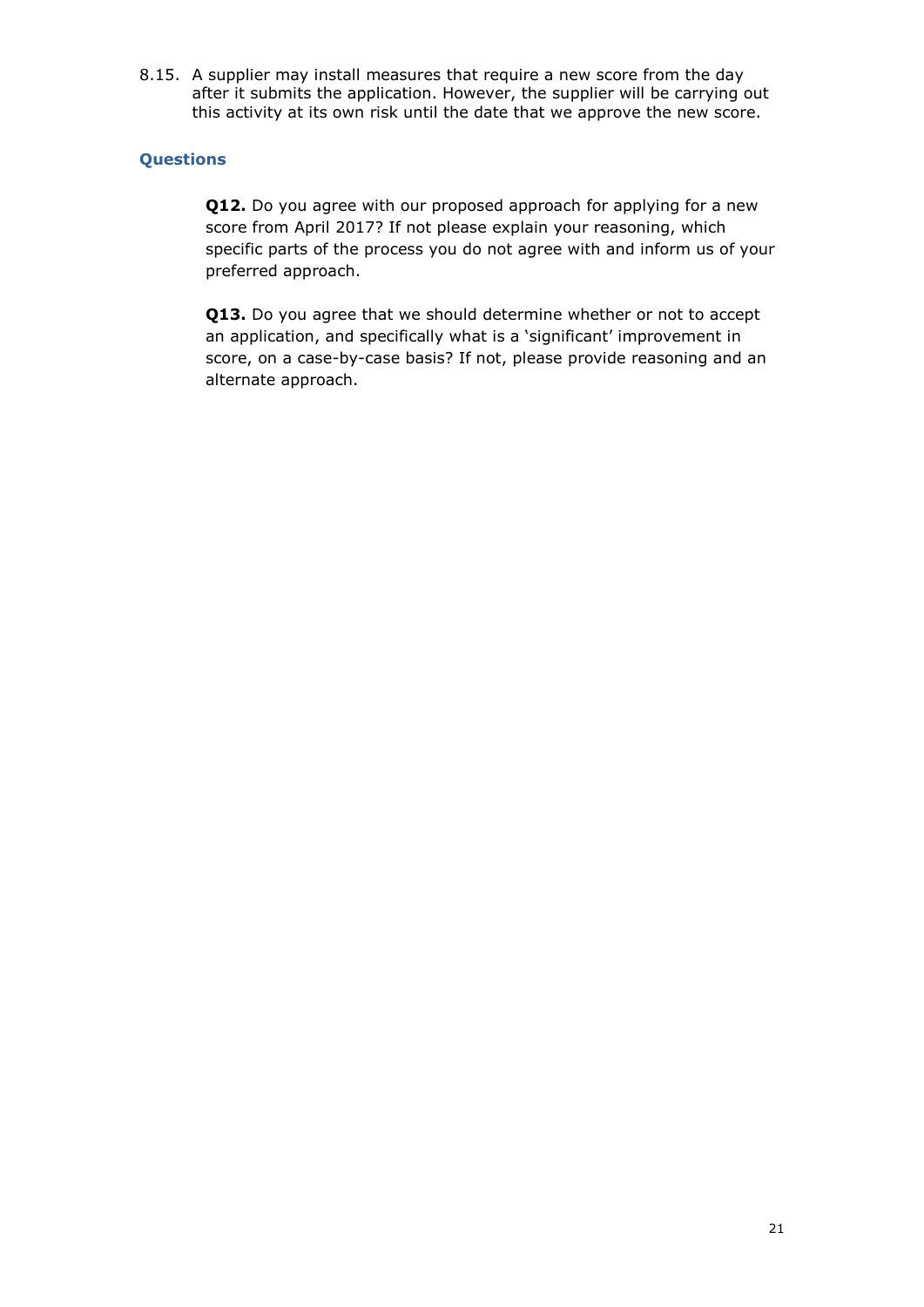# 9. Score monitoring

- 9.1. If deemed scores are implemented, score monitoring would remain important in providing assurance that savings claimed under the scheme are accurate. However, as the inputs required would be less ambiguous and easy to verify, the score monitoring process would become simpler. Our view is that it would not be necessary for a qualified Domestic Energy Assessor (DEA) to verify the inputs for a deemed score. Rather, we consider that a series of checks to verify the key measure and property characteristics determining the score could be verified during standard technical monitoring visits.
- 9.2. We therefore propose that the technical monitoring and score monitoring processes be aligned in future, with no separate requirements for score monitoring agents. This should facilitate a simpler approach to monitoring where both score monitoring and technical monitoring may be conducted by the same agent and during the same visit.
- 9.3. We will develop the specific score monitoring questions in consultation with industry at a later date.

#### **Questions**

**Q14.** Do you agree that a DEA is not required to check inputs used when identifying a deemed score for a measure? If not, please clarify why you do not agree and provide an alternative approach with your reasoning.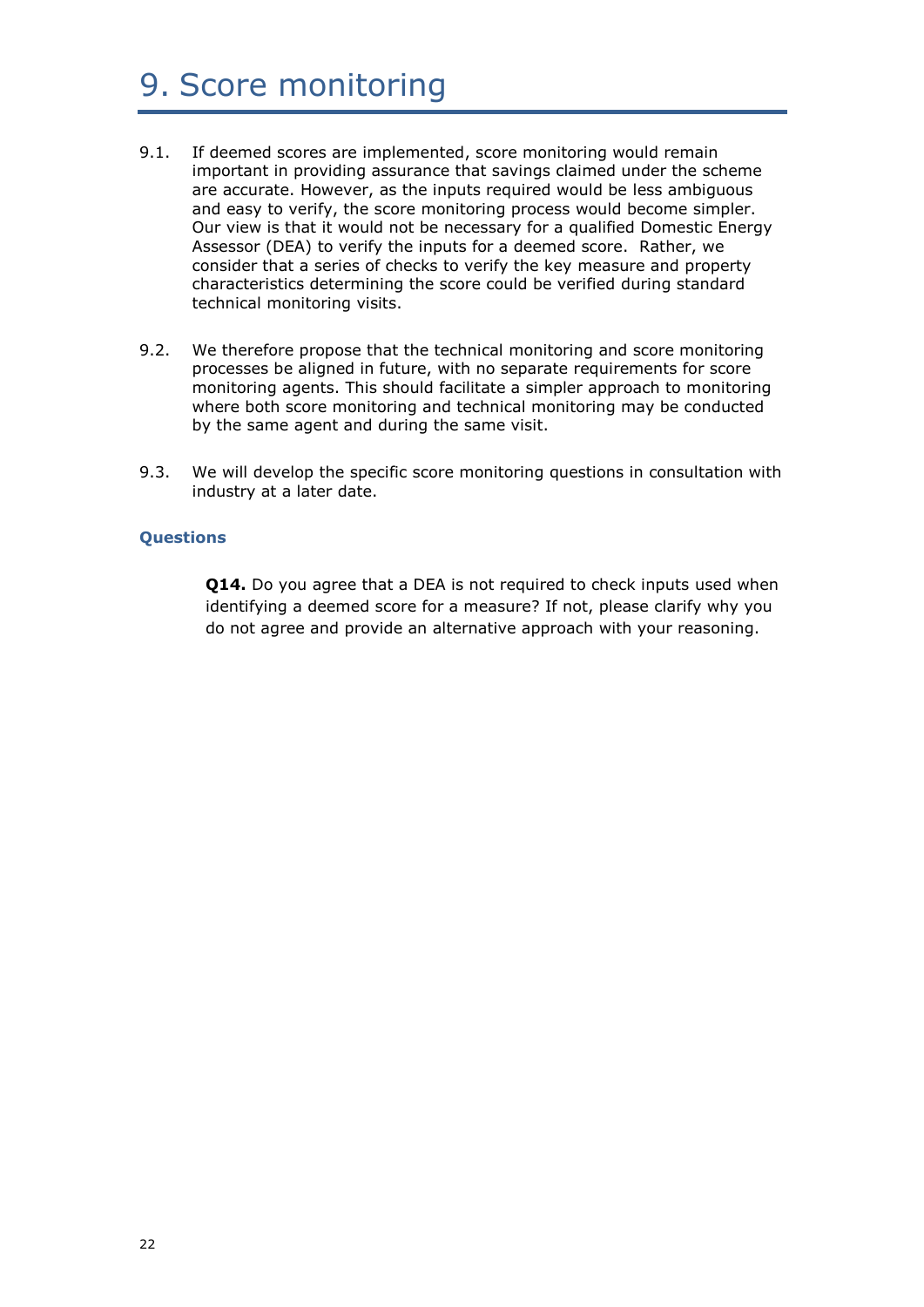### 10. Process of notification

- 10.1. For each measure that a supplier notifies under ECO2, it must provide a number of data fields. Some of these data fields relate to the carbon or cost score being claimed for a measure however we do not currently require suppliers to provide us with all inputs used in a savings calculation at the point of notification.
- 10.2. Under an approach using deemed scores, very few inputs are used to select the most appropriate score. We therefore propose that all deemed score inputs are provided to us as part of the notification of a measure. We intend to reconfigure the input options for the key fields relevant to deemed scores in the notification template (property type, pre- and postinstallation fuel type, measure type) to allow our automated checks at the notification stage to verify that the correct deemed score has been notified. It may be necessary to add additional fields to the template but we recognise the importance of limiting the number of data fields.
- 10.3. We recognise that such a change will require amendments to existing IT systems. We will work to minimise the impact of any IT changes. When publishing our response to this consultation, we will inform suppliers of any planned changes to the notification template so that there is time for amendments to relevant IT systems.